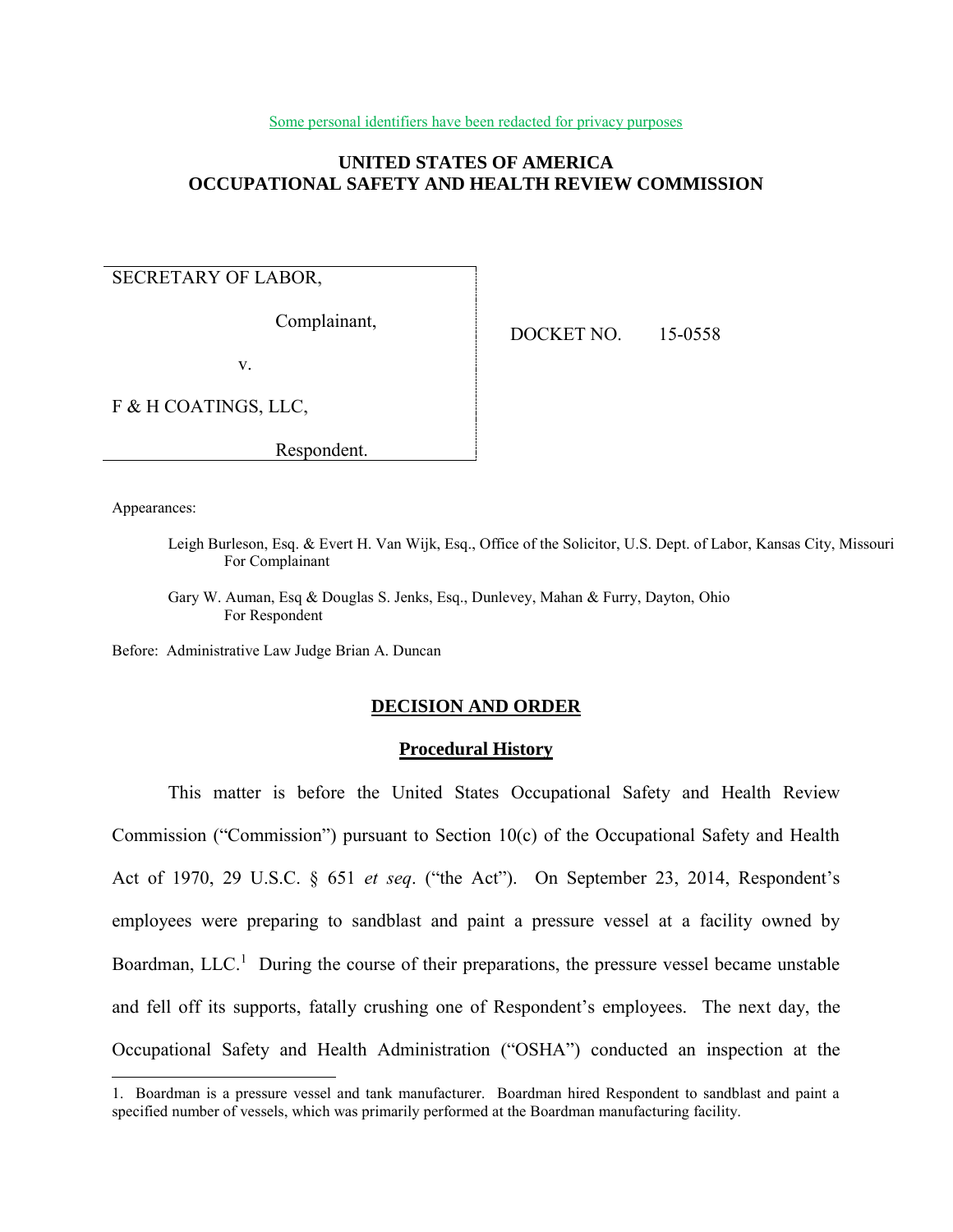Boardman facility. (Tr. 69). As a result of that inspection, OSHA issued a *Citation and Notification of Penalty* ("Citation") to Respondent. The Citation alleges a single, serious violation of the Act's General Duty Clause, with a proposed penalty of \$7,000.00. Respondent timely contested the Citation. A trial was conducted in Wichita, Kansas on March 29–30, 2016. The parties each submitted post-trial briefs for consideration.

Nine witnesses testified at trial: (1) Sergeant John Ryan of the Wichita Police Department; (2) Ryan Hodge, OSHA Assistant Area Director for Wichita;<sup>2</sup> (3) Michael Moon, OSHA Assistant Area Director; (4) Robert Patrick, former supervisor for Respondent; (5) Michael Emmett, Respondent's Safety Director; (6) Jeff Mills, Boardman Plant Superintendent; (7) Keith Farish, Boardman Project Manager; (8) Max McMillan, former quality control inspector for Boardman; and (9) Brian Hope, OSHA's designated expert.

## **Jurisdiction**

The parties stipulated that the Commission has jurisdiction over this proceeding pursuant to Section 10(c) of the Act. (Tr. 22). The parties also stipulated that, at all times relevant to this proceeding, Respondent was an employer engaged in a business and industry affecting interstate commerce within the meaning of Sections 3(3) and 3(5) of the Act, 29 U.S.C. § 652(5). (Tr. 22). *See Slingluff v. OSHRC*, 425 F.3d 861 (10th Cir. 2005).

#### **Stipulations<sup>3</sup>**

1. F & H Coatings, LLC, uses goods, equipment, and materials shipped from outside the state of Kansas;

2. F & H Coatings, LLC, is engaged in a business affecting commerce;

<sup>2.</sup> At the time of the inspection, AAD Hodge was acting as a Compliance Safety and Health Officer (CSHO).

<sup>3.</sup> The following stipulations were read into the record at the beginning of the trial. (Tr. 22–24).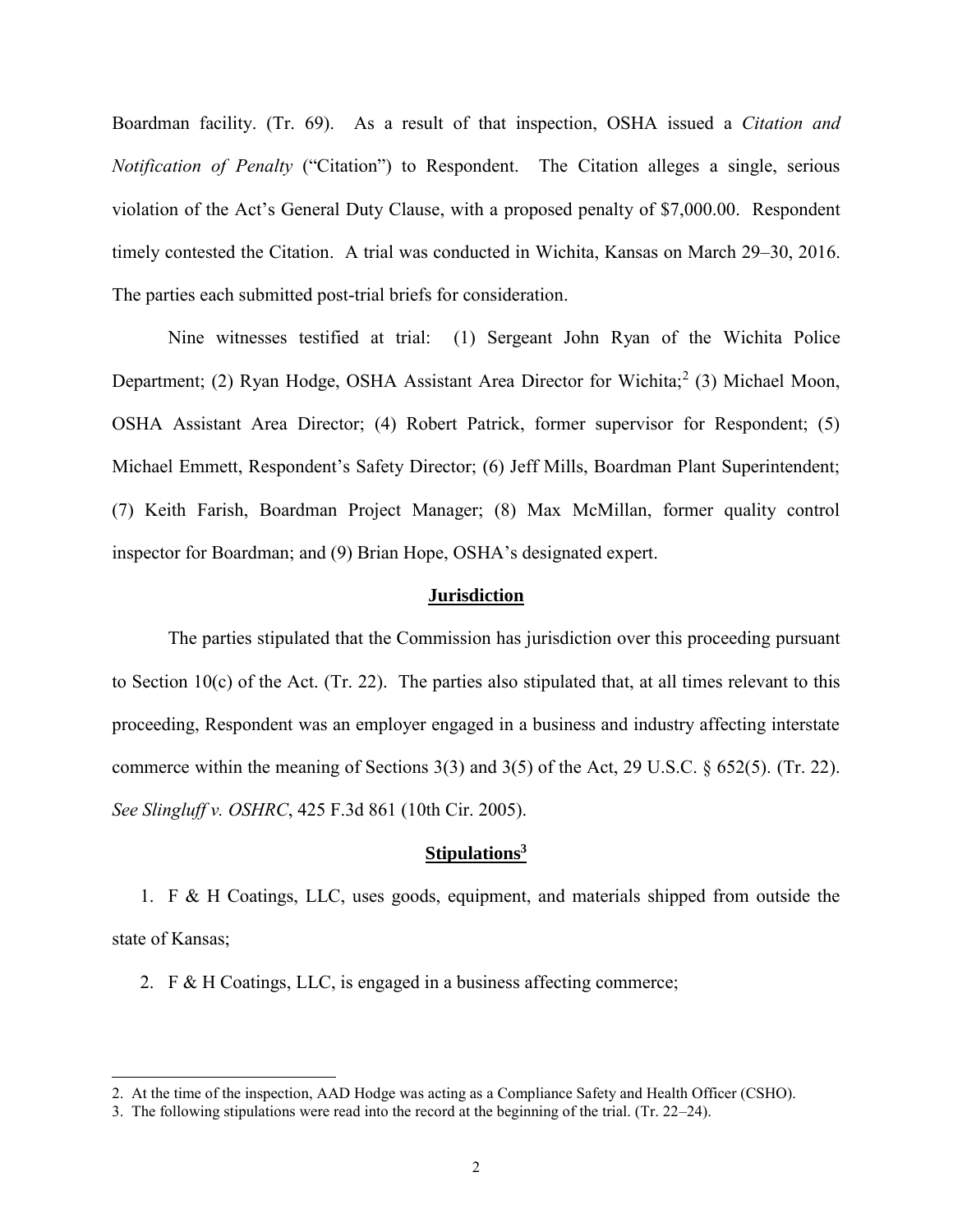3. The Occupational Safety and Health Review Commission has jurisdiction over this matter;

4. F & H Coatings is a full-service professional industrial and commercial painting contractor;

5. [redacted] was employed by F & H Coatings, LLC, on September 23, 2014;

6. Robert Patrick was F & H Coatings, LLC's site supervisor on September 23, 2014;

7. Boardman utilized a crane to place the vessel onto a set of two pipe racks;

8. Robert Patrick was supervising [redacted] at the time of the accident on September 23, 2014;

9. On/or about September 23, 2014, F7 H Coatings was performing work at Boardman LLC, at Boardman located at 3400 North Broadway, Wichita, Kansas, which work involved the blasting and painting of a pressure vessel;

10. The pressure vessel at issue was manufactured by Boardman LLC;

11. The pipe racks were positioned North to South while the vessel was positioned East to West;

12. An incident occurred on September 23, 2014 at the Boardman facility wherein the vessel came off of the pipe racks and fell onto [redacted], an employee of F & H Coatings;

13. The incident on September 23, 2014 resulted in the death of [redacted];

14. The racks upon which the vessel was placed did not break or collapse;

15. Robert Patrick, Jarod Bina and [redacted] were the only three employees from F & H Coatings working at the Boardman facility at the time the incident occurred;

16. The vessel at issued was located inside of a containment area on the Boardman property;

3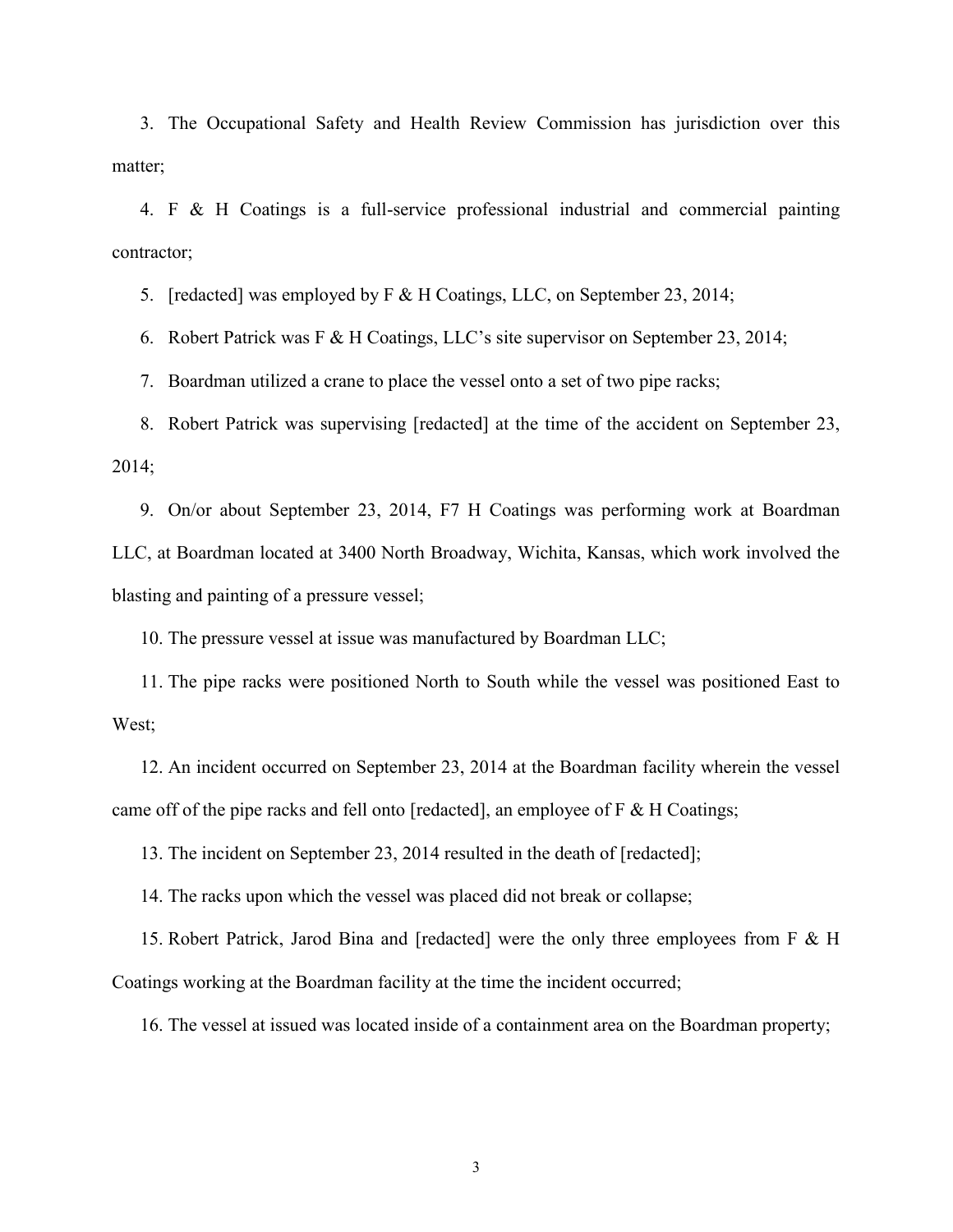17. Aside from [redacted], Robert Patrick was the only other person in the containment area at the time of the incident and was the only eyewitness to the incident involving [redacted].

## **Background**

In 2014, Respondent contracted with Boardman, LLC to sandblast and paint six pressure vessels that were fabricated in Boardman's manufacturing facility. (Tr. 312; Ex. R-11). Due to the size of the vessels, most of the sandblasting and painting took place at Boardman's facility; however, in the past, some smaller vessels were taken to Respondent's facility to be painted. (Tr. 312–13). The vessel at issue in this case was sandblasted and painted at Boardman's facility.

Prior to beginning sandblasting and painting, Respondent brought pipe racks to Boardman's facility and told Boardman employees that these racks would be used to support the vessels during sandblasting and painting. (Tr. 77–78, 82, 211, 267; Exs. R-4, R-5). The pipe racks were literally pieces of 8-inch diameter, round pipe that were welded together to create what were essentially metal sawhorses. (Tr. 37; Exs. C-9; R-5). For each rack, there was one horizontal pipe for the crossbeam; two, shorter vertical pipes, which served as legs; and two pipe sections that served as the feet. (*Id.*). The racks also had chains and pins at the end of the cross beams, which were designed to prevent smaller gauge pipe from rolling off. (Tr. 174, 252; Exs. R-5, R-6). Much like sawhorses, the pipe racks were placed a certain distance apart, with the crossbeams running parallel to one another. (Tr. 149–50). The vessel at issue was placed on top of the racks with a crane by a Boardman employee; only authorized Boardman employees were allowed to operate the crane. (Tr. 23, 103, 119; Ex. R-9).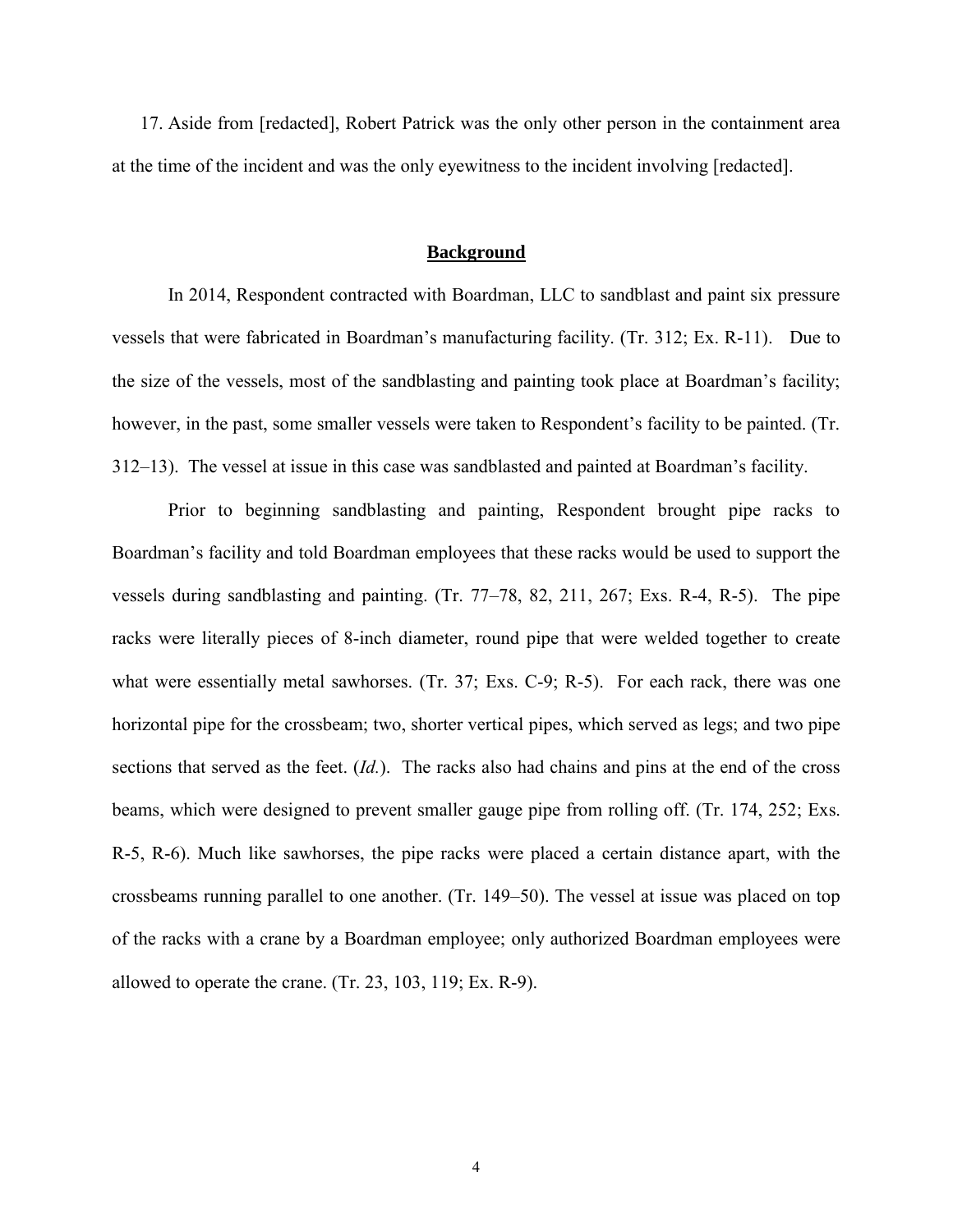Boardman did not use pipe racks. (Tr. 291). Instead, Boardman primarily used what are known as rollers, which cradle the vessels between two sets of wheels.<sup>4</sup> (Tr. 97, 270–71, 342; Ex. C-11 at F6, F7). Those wheels were then used to rotate the vessel, which allowed Boardman to weld or otherwise attach implements to the vessel. (Tr. 273). As compared to Respondent's pipe racks, the rollers maintained four points of contact with the vessel. (Tr. 273).

According to Robert Patrick, who was responsible for safety and quality control on this particular job, Respondent did not have specifications, documented procedures, or training for setting vessels on the pipe racks. (Tr. 150). Instead, Patrick testified that the body of the vessel had to be resting "dead-center" of the racks' crossbeams and that the racks had to be placed an unspecified distance apart, depending on the length of the vessel. (Tr. 147–149). With respect to how the vessel was placed on the racks, Patrick testified that Boardman placed the racks and set the vessel on the racks using the crane. (Tr. 201). Once the vessel was placed on the racks, Patrick testified that he would "visually check it and then I would purposely try to move it" to ensure it was centered and stable. (Tr. 156). Without any other metric to rely upon, Patrick testified that he relied on his experience, though he did admit that he could not recall a single, specific instance in that time where a vessel was improperly placed on pipe racks, wobbled, or otherwise presented a problem. (Tr. 156–57).

On the day of the accident, Respondent's crew, which included Robert Patrick and [redacted], arrived at Boardman's facility around 10:30 a.m. (Tr. 194). When Patrick and [redacted] arrived, other F & H employees were busy setting up an enclosure around the vessel, which had already been placed on the pipe racks by Boardman employee Dustin Johnson. (Tr. 77–78, 194). This particular vessel was 16-feet long, weighed approximately 12,000 pounds,

<sup>4.</sup> The orientation of the rollers was similar to that of the pipe racks—spaced apart in such a way to allow one end of the vessel to sit in one set of rollers and the other end of the vessel to sit in another.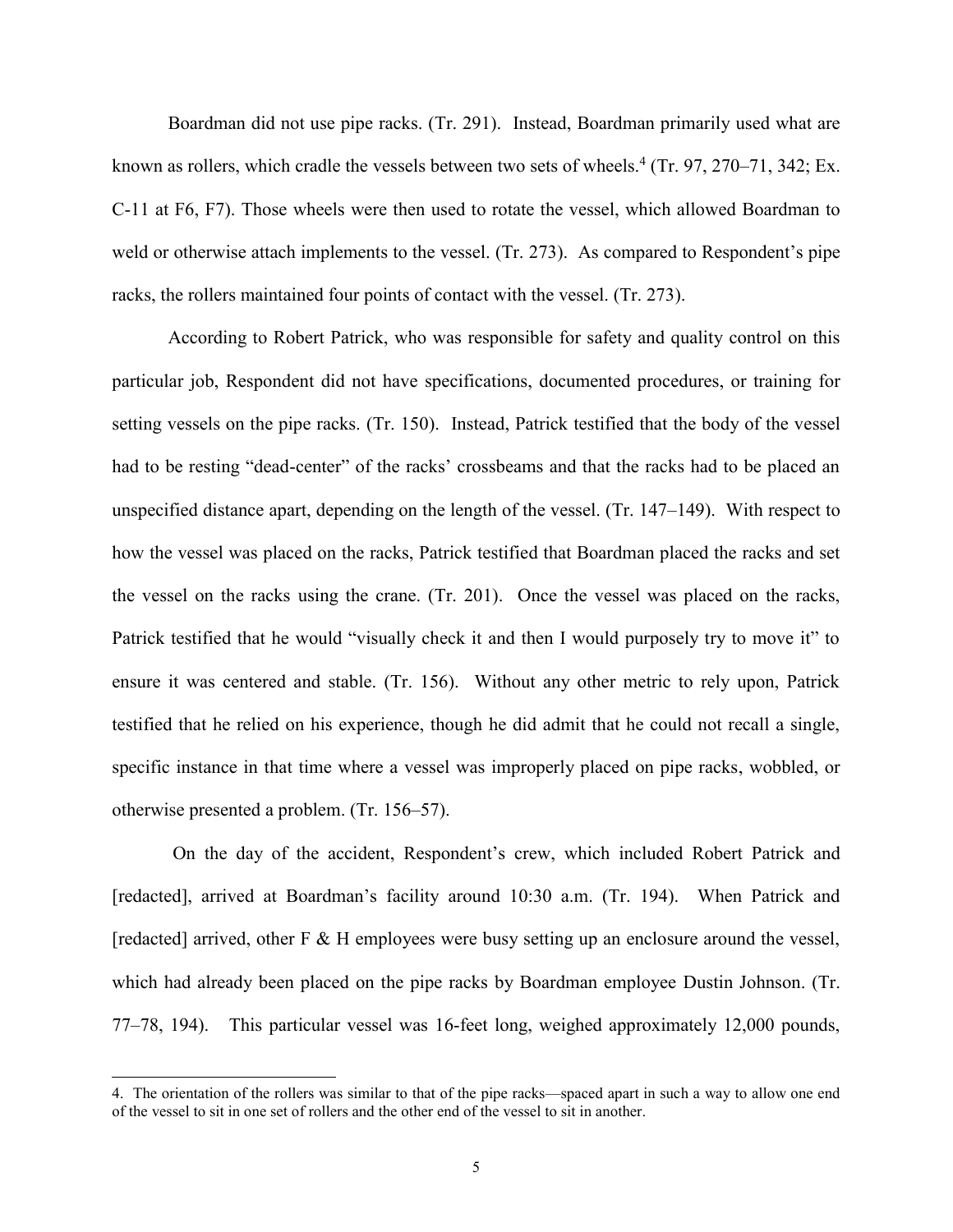and had various valves protruding from it, including a manway entrance, which, on its own, weighed nearly 2,200 pounds. (Tr. 37, 160, 256; Ex. R-7). As was his practice, Patrick performed a Pre-Work Job Hazard Analysis (PWJHA), including the aforementioned visual inspection and associated attempt to move (by pushing on it) the vessel from its perch on the pipe racks to ensure it was stable. (Tr. 145–47).

After performing the PWJHA, Patrick and [redacted] began prepping the vessel to be sandblasted. (Tr. 161). [redacted] began by partially entering the vessel (body half-way in, feet on the ground) to hang up lights. (Tr. 162). Around that time, Patrick testified that he heard a noise, at which time he saw the racks flip upwards and the vessel rolling off. (Tr. 163). Patrick attempted to stop the vessel from rolling and yelled at [redacted] to get out of the way, but the force of the 12,000-pound tank pushed him backwards. (Tr. 166). [redacted] was still inside of the manway when the vessel fell, fatally crushing him under its weight. (Tr. 86, 125).

Complainant was notified of the accident on September 23, 2014, and sent CSHO Ryan Hodge to conduct an inspection. (Tr. 68). During the course of his inspection, CSHO Hodge reviewed the scene of the accident and interviewed employees of both Respondent and Boardman. (Tr. 70). At the conclusion of the inspection, Hodge recommended the issuance of a single-item citation of the general duty clause, 29 U.S.C.  $\S$  654(a)(1), because Respondent's employees were "exposed to struck-by hazards in that the pressure vessel was not placed on a work rack which prevented unintentional movement." Citation and Notification of Penalty at 6. The Citation was issued on March 17, 2015. Respondent contested the violation, which brought this matter before the Commission.

## **Applicable Law**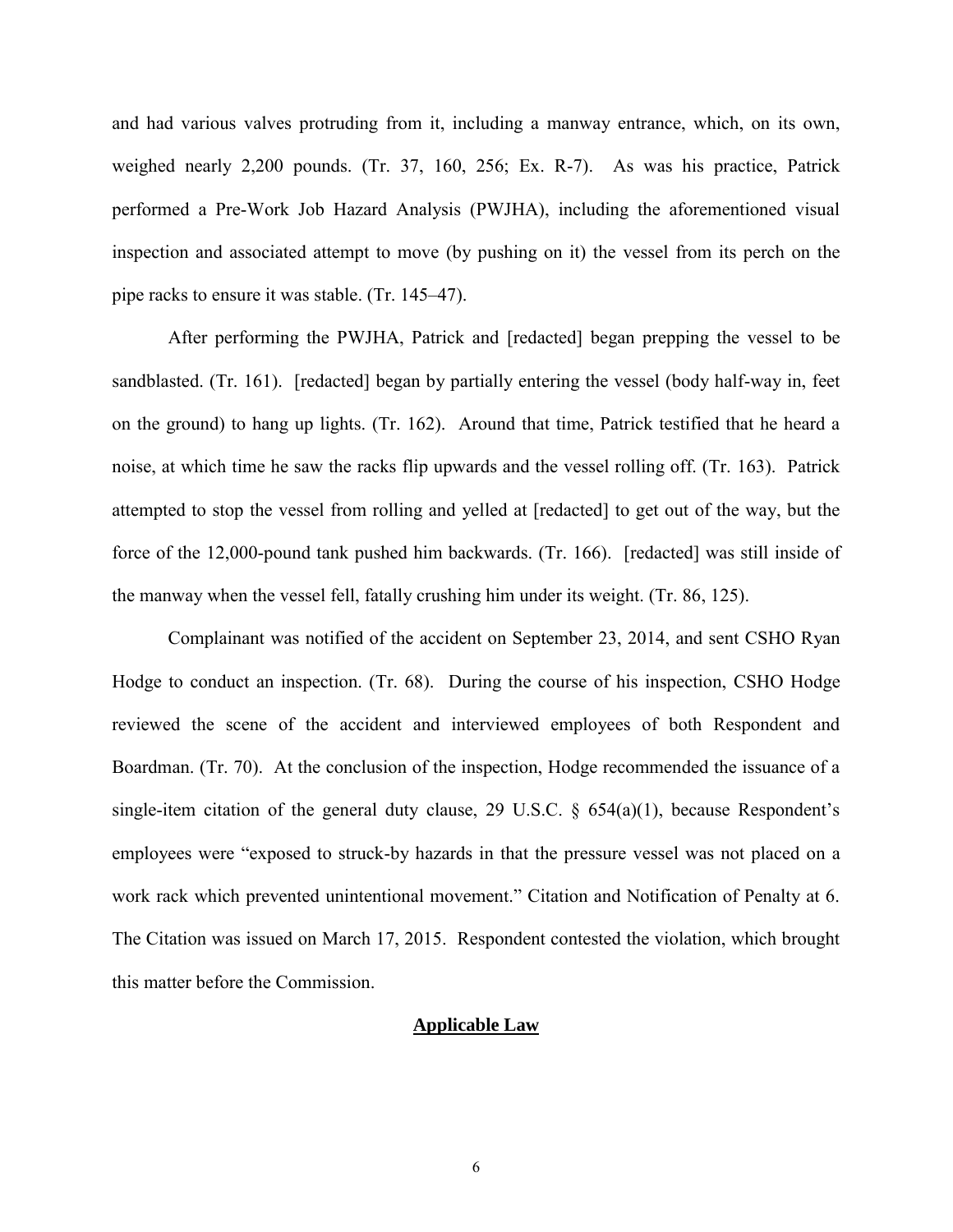To establish violation of the general duty clause, Complainant must prove, by a preponderance of the evidence, that: (1) a condition or activity in the workplace presented a hazard; (2) the employer or industry recognized the hazard; (3) the hazard was likely to cause death or serious physical harm; and (4) a feasible and effective means existed to eliminate or materially reduce the hazard. *See Waldon Healthcare Center*, 16 BNA OSHC 1052 (No. 89- 2804, 1993); 29 U.S.C. § 654(a)(1). Complainant must also prove that Respondent knew, or with the exercise of reasonable diligence, could have known, of the violative condition. *Tampa Shipyards*, 15 BNA OSHC 1533, 1535 (Nos. 86-360, 86-469, 1992).

A violation is "serious" if there was a substantial probability that death or serious physical harm could have resulted from the violative condition. 29 U.S.C. § 666(k). Complainant need not show that there was a substantial probability that an accident would actually occur; he need only show that if an accident occurred, serious physical harm could result. *Phelps Dodge Corp. v. OSHRC*, 725 F.2d 1237, 1240 (9th Cir. 1984). If the possible injury addressed by a regulation is death or serious physical harm, a violation of the regulation is serious. *Mosser Construction*, 23 BNA OSHC 1044 (No. 08-0631, 2010); *Dec-Tam Corp*., 15 BNA OSHC 2072 (No. 88-0523, 1993).

## **Discussion**

## Citation 1, Item 1

Complainant alleged a serious violation of the Act in Citation 1, Item 1 as follows:

OSH ACT of 1970 Section  $5(a)(1)$ : The employer did not furnish employment and a place of employment which were free from recognized hazards that were causing or likely to cause death or serious physical harm to employees in that employees were exposed to struck by hazards:

On or about September 23, 2014, at the jobsite located at 3400 N. Broadway, Wichita, KS: Employees engaged in pressure vessel sandblasting and painting activities were exposed to struck-by hazards in that the pressure vessel was not placed on a work rack which prevented unintentional movement.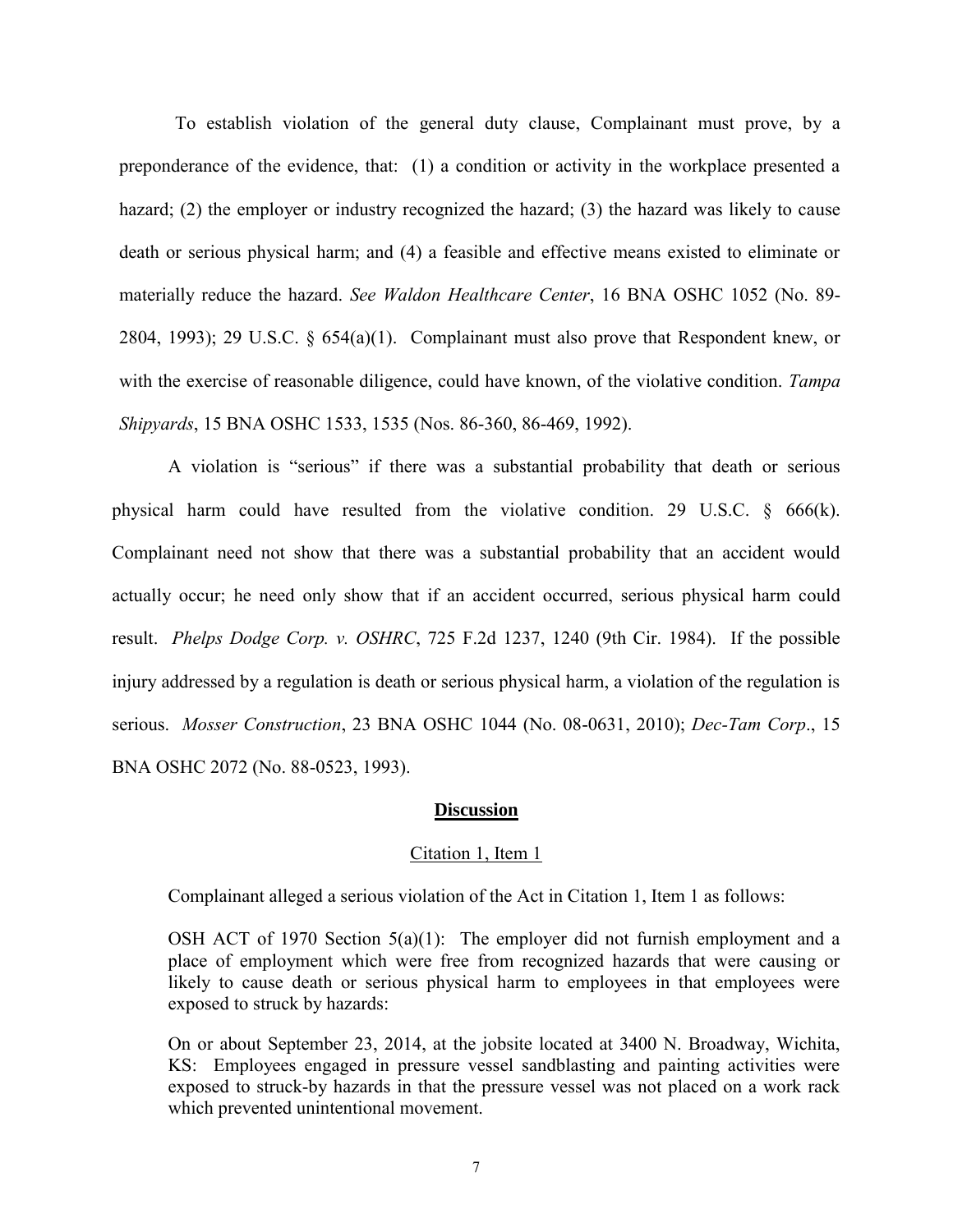Among other methods, one feasible and acceptable abatement method to correct his hazard is to utilize a work rack which is designed to cradle the pressure vessel in order to prevent displacement.

Citation and Notification of Penalty at 6.

 $\overline{a}$ 

#### **A Condition in the Workplace Presented a Hazard**

"[H]azards must be defined in a way that apprises the employer of its obligations, and identifies conditions or practices over which the employer can reasonably be expected to exercise control." *Pelron Corp.*, 12 BNA OSHC 1833 (No. 82-388, 1986) (citing *Davey Tree*, 11 BNA OSHC 1898, 1899 (No. 77-2350, 1984)). "A safety hazard at the worksite is a condition that creates or contributes to an increased risk that an event causing death or serious bodily harm to employees will occur." *Baroid Div. of NL Indust., Inc.*, 660 F.2d 439, 444 (10th Cir. 1981).

In this case, it is not difficult to conclude that a hazard existed. At its most basic, the condition involved elevating an incredibly heavy object, placing it on a set of racks, allowing work to be performed on it, and not accounting for the possibility that the object might fall. Here, the object was a twelve-thousand-pound vessel,<sup>5</sup> which was cylindrical in shape and equipped with a protruding manway that extended 29-inches from the side of the vessel and constituted more than one-sixth of the total weight. (Tr. 54, 256; Ex. R-7). Based on the height of the pipe racks' legs, the vessel was elevated approximately two-and-a-half feet above the ground and placed on rounded crossbeams, which meant that the point of contact between the cylindrical body of the vessel and the cylindrical crossbeam was quite small. (Tr. 80; Exs. R-4, R-8).

<sup>5.</sup> Sergeant Ryan remarked that the weight of the vessel was approximately that of "four Honda Accords stacked on top of each other." (Tr. 37).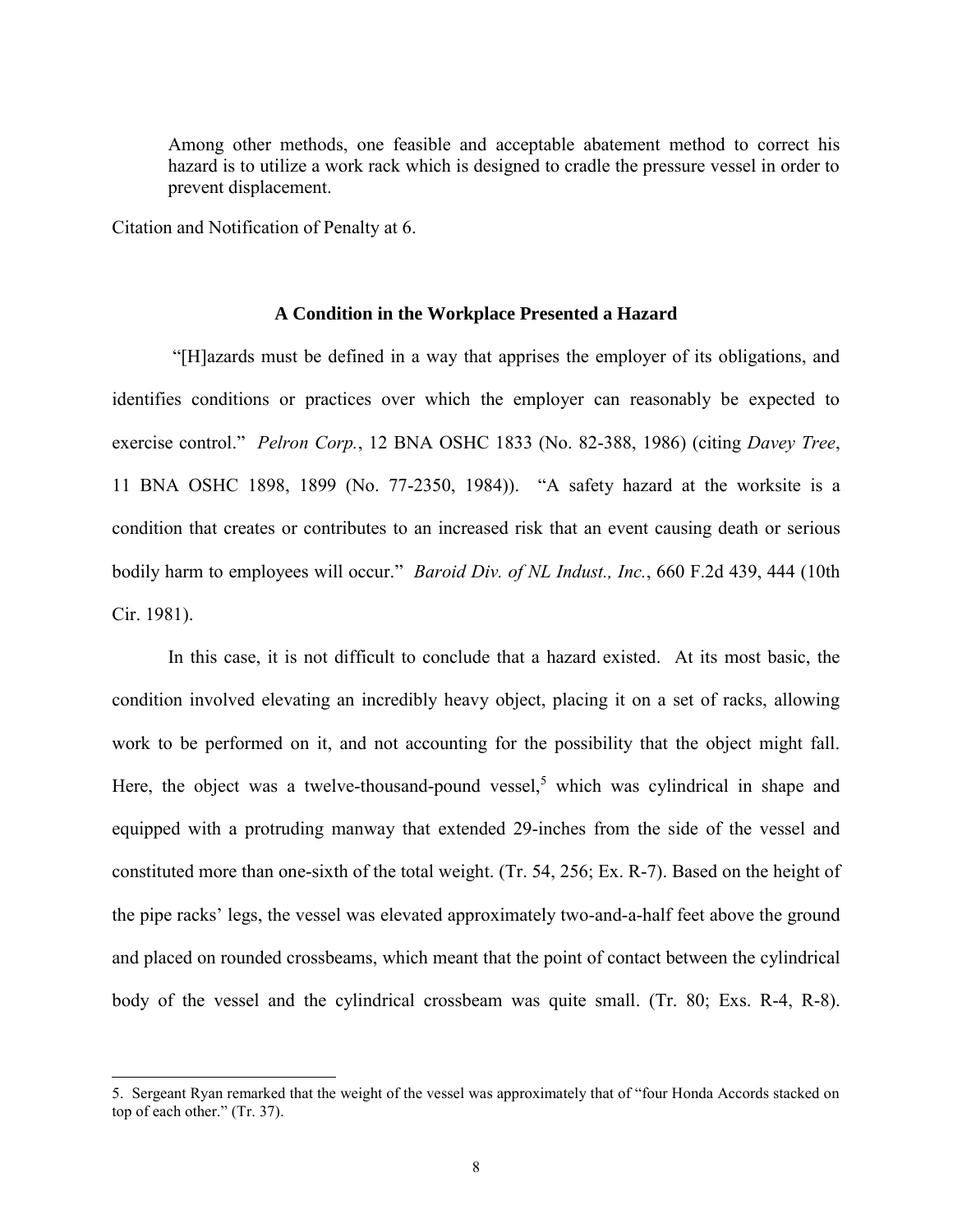Finally, Respondent's employees worked on the vessel, as was their routine practice, without securing it against unexpected movement. (Tr. 202).

Patrick testified that on the day of the accident, he performed a number of pre-work checks to ensure that the placement of the vessel and the subsequent work were not hazardous. As noted above, he assessed whether the vessel was placed "dead center" of the crossbeams by looking at it and made sure it would not move by pushing on it. There was no method for these assessments, no training, and no rules, other than what Patrick termed his "experience". Unfortunately, Patrick also testified that he has never observed, or at least could not recall, a vessel that had been improperly placed on a rack, thus calling into question whether his experience is a useful barometer of stability. As part of his assessment, Patrick determined that the vessel's legs, which were made of angle iron, would lay flat on one of the pipe racks and prevent the vessel from rolling. (Tr. 149; Ex. R-7). He also determined that the legs would also prevent the weight of the 2200-pound manway, which was offset to the side of the vessel, from causing the vessel to shift. (Tr. 149, 256). Again, this determination was not based on any methodology or calculation; in fact, at one point during this testimony, Patrick admitted that he did not know how much either the vessel or the manway weighed and stated, "I'm not an engineer or anything." (Tr. 148, 214).

Notwithstanding Respondent's assertions that there was no hazard, the fact that Patrick was insistent that the vessel needed to be "dead center" and that he purported to ensure that the vessel would not move by pushing on it certainly seems to indicate that Respondent perceived one. 6 Indeed, Patrick himself admitted that if the vessel were off center, then it could roll. (Tr. 213). In that respect, the only thing preventing the vessel from rolling was Patrick's eyeball assessment of both the proper placement of the racks and the vessel upon them, during which he

<sup>6.</sup> This will be discussed in more detail below.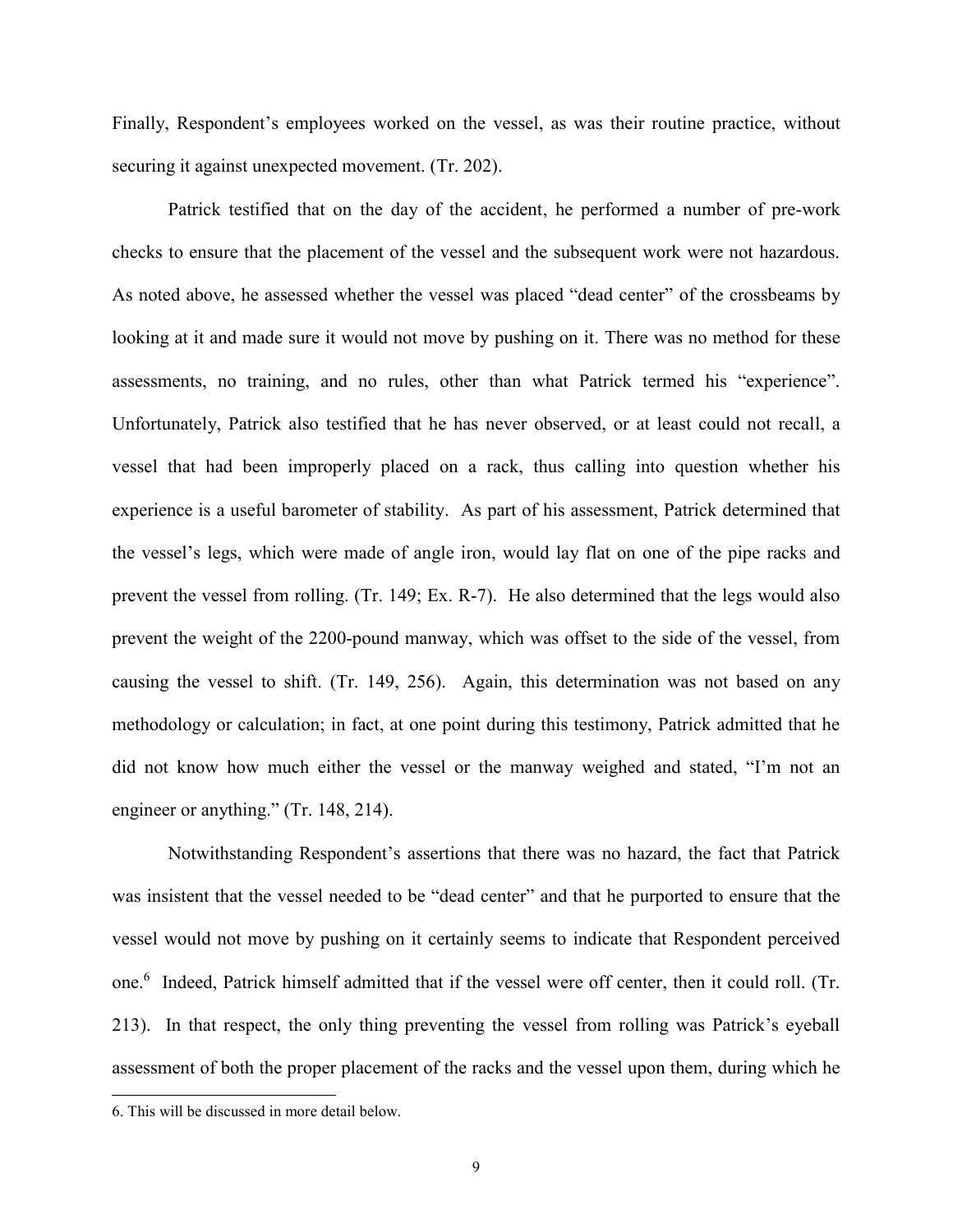also claims to have considered the weight displacement imposed by the manway (even though he did not know how much it weighed) by assuming that the flat v. cylindrical shape of the attached legs would be capable of holding the remaining portion of the vessel in place.

Respondent argues that Complainant cannot prove that a hazard existed because he cannot establish how the accident occurred. Instead, Respondent contends that the accident was a "freakish and unforeseeable event." *Resp't Br.* at 13. This argument is problematic on a number of counts. According to the Commission, "There is no mathematical test to determine whether employees are exposed to a hazard under the general duty clause. Rather, the existence of a hazard is established if the hazardous incident can occur under other than a freakish or utterly implausible concurrence of circumstances." *Waldon*, 16 BNA OSHC 1052 (citing *National Realty & Constr. Co. v. OSHRC*, 489 F.2d 1257, 1265 n. 33). While no definitive answer was given as to how the vessel came off of the racks, Complainant does not have to prove the cause of a particular accident in order to establish that a condition violated the Act. *See Williams Enters. Inc.*, 13 BNA OSHC 1249 (No. 85-355, 1987) ("We have many times held . . . that the cause of an accident is not necessarily relevant to whether a standard was violated."). Indeed, "it is the hazard, not the specific incident that resulted in injury . . . that is the relevant consideration in determining the existence of a recognized hazard." *Kelly Springfield Tire Co.*, 10 BNA OSHC 1970 (No. 78-4555, 1982), *aff'd* 729 F.2d 317 (5th Cir. 1984). It is also true, however, that an accident may demonstrate that a condition presents a hazard to employees. *See Coleco Industries, Inc.*, 14 BNA OSHA 1961, 1964 (No. 84-546, 1991).

In this case, it is irrelevant whether the vessel rolled, slipped, or slid off of the racks; rather, as noted above, "[a] safety hazard . . . is a condition that creates or contributes to an increased risk that an event causing death or serious bodily harm to employees will occur."

10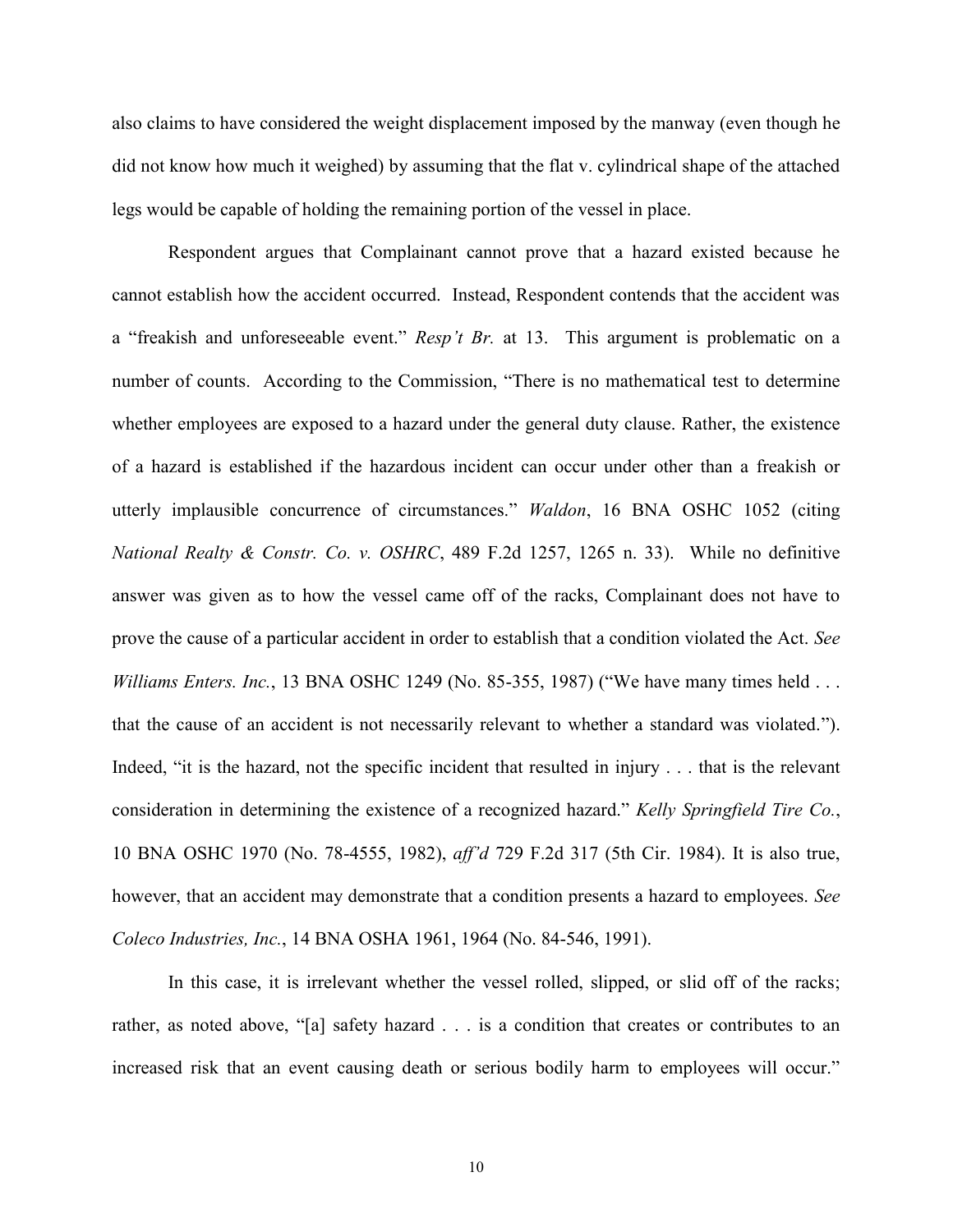*Baroid Div. of NL Indust., Inc.*, 660 F.2d at 444. The placement of a six-ton, cylindrical object on top of round metal pipes, with only visual observation and a shove to ensure stability, certainly increased the risk of serious harm to those employees assigned to perform work on the elevated object.<sup>7</sup> In recognition of this, Patrick admitted that death is one of the possible consequences of an unstable or poorly set tank. (Tr. 172). Further, that such a possibility could result from a simple oversight regarding the tank's placement on the racks or an incorrect assumption about the ability of the vessel's legs to counterbalance the weight of the protruding, two-thousandpound manway indicates that a hazardous incident was far more likely than a "freakish or utterly implausible concurrence of circumstances." *Waldon*, 16 BNA OSHC 1052 (citing *National Realty & Constr. Co. v. OSHRC*, 489 F.2d 1257, 1265 n. 33). As such, the Court finds that Complainant established the existence of a hazard.

#### **Respondent Recognized the Hazard**

According to the Commission, a hazard is recognized when either the cited employer or its industry recognizes the risk of harm from the cited conditions. *See Arcadian Corp.*, 20 BNA OSHC 2001, 2008 (No. 93-0628, 2004). Based on what follows, the Court finds that Respondent recognized the risk of harm associated with elevating and working on a 12,000-pound, round pressure vessel, supported only by pipe racks, which was otherwise unsecured. The Court grounds its decision on three bases: (1) Patrick's pre-work checks; (2) the chain and pin restraints used for smaller gauge pipe; and (3) the obvious nature of the hazard.

<sup>7.</sup> By way of illustration, the Court has identified a number of standards in the Act that address the hazard of elevated objects and unintentional movement. *See, e.g.,* 29 C.F.R. § 1926.305(c) ("Blocking. When it is necessary to provide a firm foundation, the base of the jack shall be locked or cribbed. Where there is a possibility of slippage . . . a wood block shall be placed between the cap and the load."); *id.* § 1926.1404(h)(6)(ii) ("Where there is insufficient information to accurately identify the center of gravity, measures designed to prevent unintended dangerous movement resulting from an inaccurate identification of the center of gravity must be used."); *id.* § 1910.244(a)(2)(iii) ("After the load has been raised, it shall be cribbed, blocked, or otherwise secured at once.").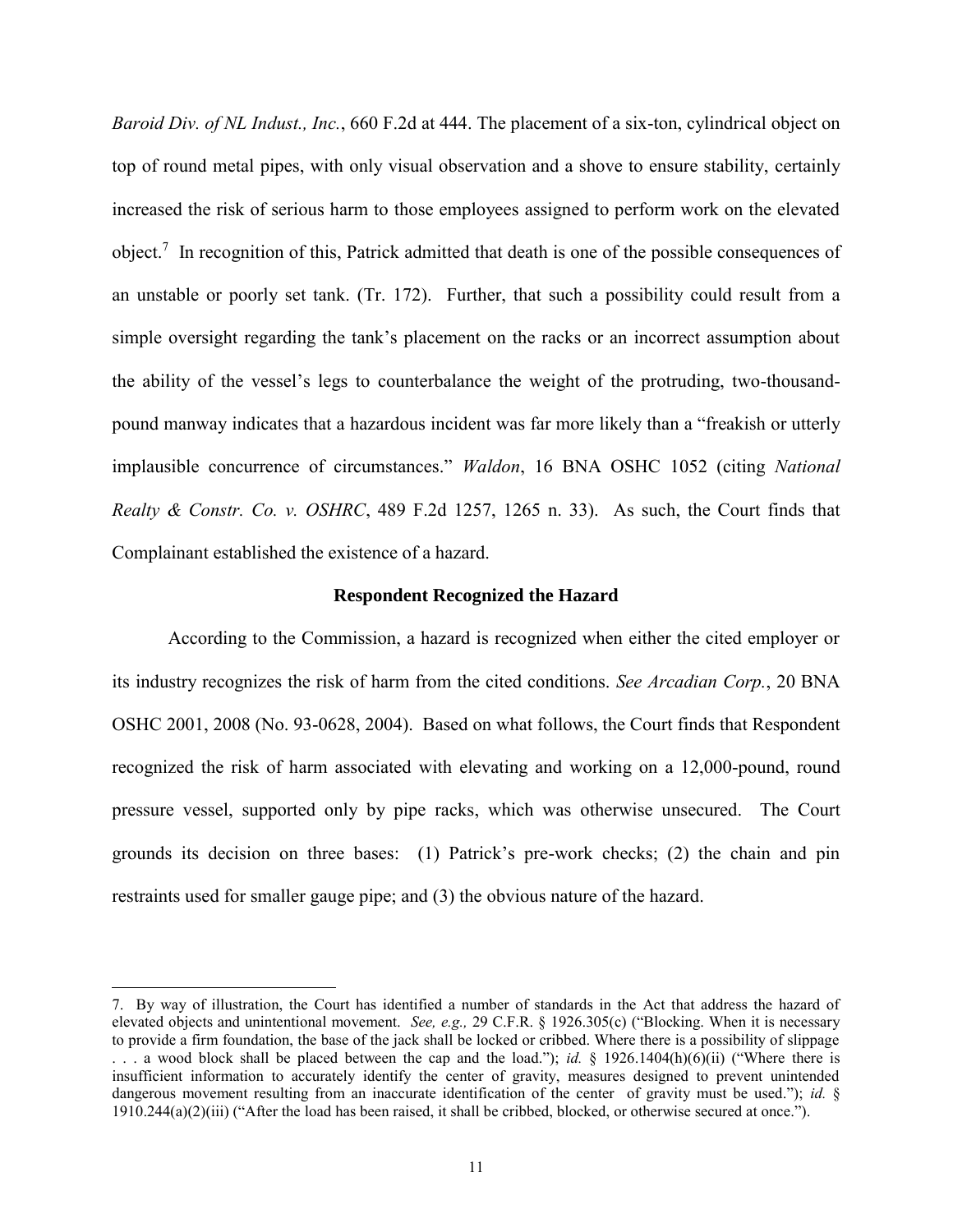With respect to the pre-work checks (PWJHA), Respondent states that it consists of three parts: defining the steps of the work to be completed; identifying the hazards associated with those steps; and identifying steps to mitigate those hazards. *Resp't Br.* at 26. Further along in that same section, Respondent notes that Patrick "visually inspect[ed] the pressure vessel on the pipe racks to ensure it was not off center . . . 'just to make sure that it wasn't going to move.'" *Id.* at 26–27. Patrick then attempted to move the 12,000-pound vessel to "make sure it's stable." (Tr. 154). In the end, Patrick concluded that there was no hazard and that it was safe to work. (Tr. 145).

Respondent contends that merely because it performs pre-work safety analyses does not mean that it recognized a hazard. Indeed, the Commission has held that "[w]hile an employer's safety precautions *alone* do not establish that the employer believed that those precautions were necessary for compliance with the Act . . . precautions taken by an employer can be used to establish hazard recognition in conjunction with other evidence." *Beverly Enters., Inc.*, 19 BNA OSHC 1161 (Nos. 91-3144 *et al.*, 2000) (emphasis added) (citing *Wheeling-Pittsburgh Corp.*, 16 BNA OSHC 1218 (No. 89-3389, 1993); *Waldon*, 16 BNA OSHC at 1061–62). In other words, simply because such precautionary measures may be insufficient in and of themselves to prove recognition, they are nonetheless relevant. Here, Respondent's supervisor utilized multiple methods to ascertain the stability of the pressure vessel: eyeballing its location on the racks, ensuring that the flat portions of the angle iron legs were placed on one of the racks, and pushing on it to see whether it would move. All of these steps were targeted at mitigating a hazard; namely, the possibility that the vessel could become unstable. *See St. Joe Minerals Corp. v. OSHRC*, 647 F.2d 840, (8th Cir., 1980) (imputing knowledge of supervisory personnel to employer); *Peter Cooper Corps.*, 10 BNA OSHC 1203 (No. 76-596, 1981) (same). Clearly,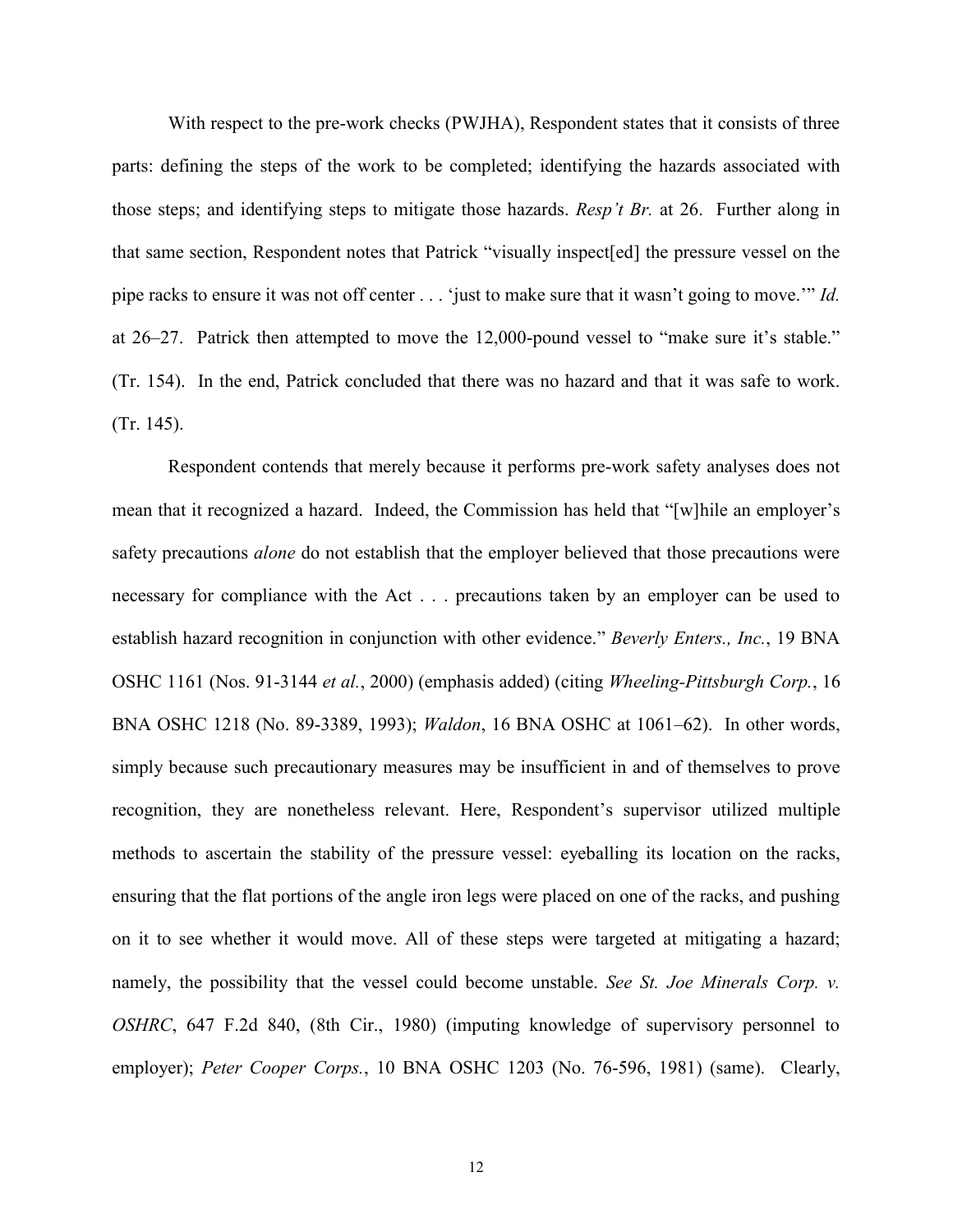placing an awkwardly shaped, incredibly heavy object on elevated crossbeams creates, or at the very least contributes to, an increased risk of being struck by the vessel should it roll, slip, shift, fall, or slide. *See Baroid Div. of NL Indust., Inc.*, 660 F.2d at 444, *supra*. Respondent clearly recognized this increased risk, and sought to counteract it through various pre-work measures designed to ensure stability.

Respondent's pre-work checks were not the only evidence indicating that Respondent recognized the pipe rack set-up was hazardous. Each of the pipe racks in question came equipped with a set of chains and pins. (Exs. R-4, R-5, R-6). These chains and pins, which were attached to the end of the pipe racks, were designed to prevent smaller-gauge pipe ("two- to twelve-inch round") from rolling off the pipe racks during work projects. (Tr. 174, 252). Although the risk of injury was significantly reduced when sandblasting or painting smaller diameter pipe, the recognized hazard is still the same: round objects placed on convex,<sup>8</sup> round surfaces have a tendency to move. Even though Respondent recognized the need for, and actually took, precautions against unintentional movement when the pipes being handled were small, it disregarded those precautions when dealing with a similarly elevated 12,000-pound, cylindrical vessel.

In support of its argument on this issue, Respondent cites *Kinsley Construction, Inc.*, 21 BNA OSHC 1372 (2005) (ALJ), wherein the judge held that it is not sufficient to merely allege that "something could go wrong." While that is true, the facts of *Kinsley* show that Respondent's reliance is misplaced. In *Kinsley*, a front-end loader was transporting a large rock to a dump truck. In order to place the rock in the dump truck, the tailgate on the truck had to be removed, so the operator put the loader in idle, placed the bucket on the ground, and curled the bucket up into

<sup>8.</sup> Concave surfaces, on the other hand, such as the rollers in use and available at the Boardman facility, counteract that tendency. (Tr. 273). This will be addressed in greater detail below in the section regarding feasibility.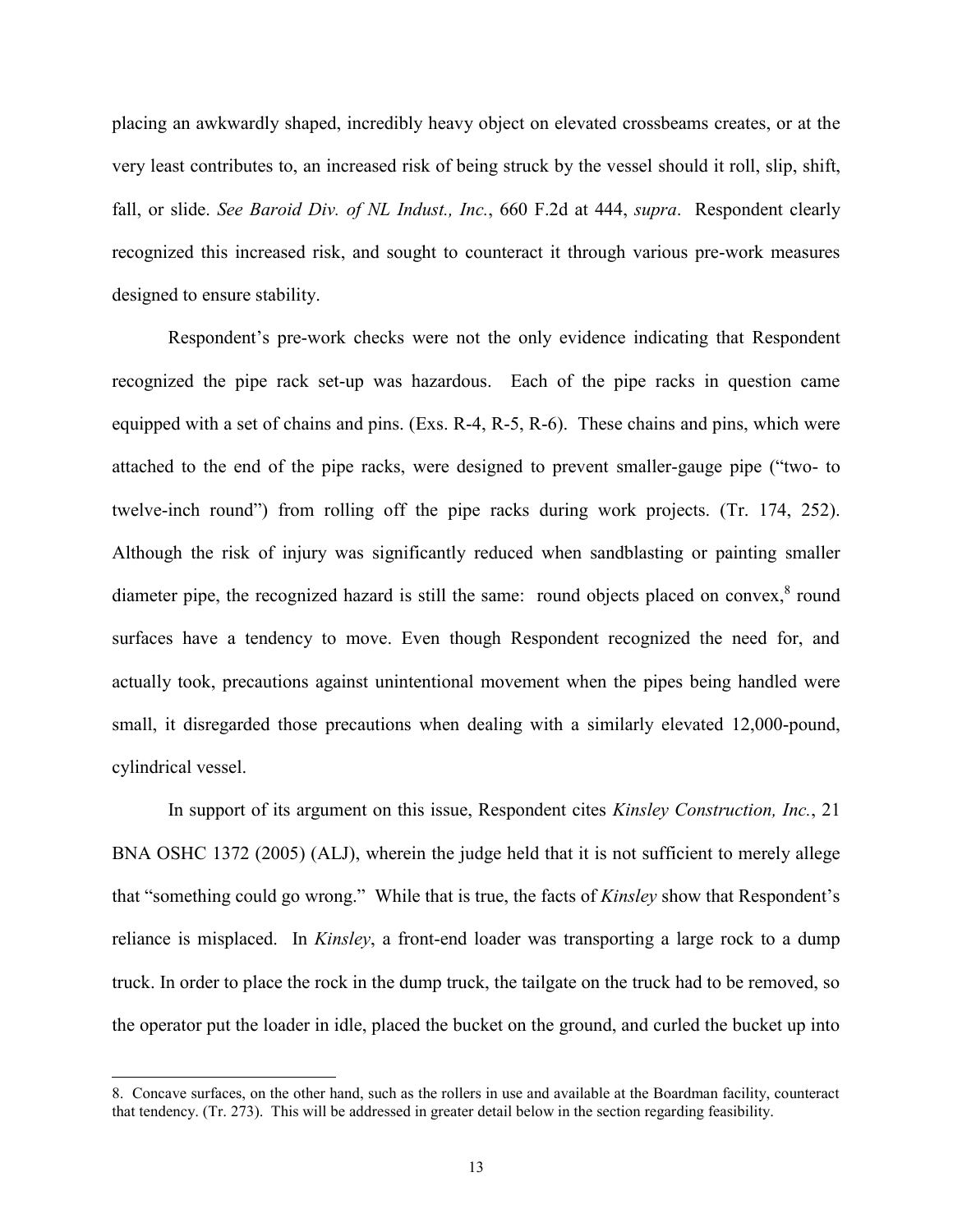the closed position to prevent the rock from falling forward. At some point while the employees were removing the tailgate, the rock fell, striking one employee and fatally injuring the other.

In *Kinsley*, the Secretary attempted to illustrate the obviousness of the hazard, by analogizing the conditions of working *near* a load, which was on the ground and curled up in a bucket nearly 15-20 feet away, to working under a load held in the air. The Court held that, "[u]nlike a suspended load, there is no evidence to suggest that it was 'obvious and glaring' that the rock would flip over and roll toward the truck and endanger employees 15-20 feet away, especially since it was rolled up with the center of gravity away from the employees." *Id.* at \*4. The Court also rejected the Secretary's argument that something could have gone wrong with the hydraulic lift on the front-end loader bucket, as there was no evidence to suggest that this particular model of loader was susceptible to hydraulic problems. *Id.* at \*3.

In the present case, however, [redacted] was not only underneath the load, but was also partially inside of the protruding manway while the vessel was suspended on the pipe racks. This is not a case in which Complainant has merely alleged that "something could go wrong"; rather, Complainant presented evidence that indicates Respondent was specifically aware of the potential for round objects to shift/move/slide on the pipe racks, and had actually taken precautions to prevent that from happening, albeit only with respect to smaller gauge pipe. With respect to this 12,000 pound pressure vessel, Respondent simply did not go far enough to protect against the hazard. Respondent clearly recognized the hazard of this 12,000-pound cylindrical vessel moving, shifting, sliding, or otherwise falling from its elevated position on the pipe rack.

Respondent also claims that it should not be held responsible any alleged violative condition, because it relied on Boardman's expertise as the manufacturer to properly stage the vessel for painting. (Tr. 279–81). The problem, however, is that Respondent provided the racks,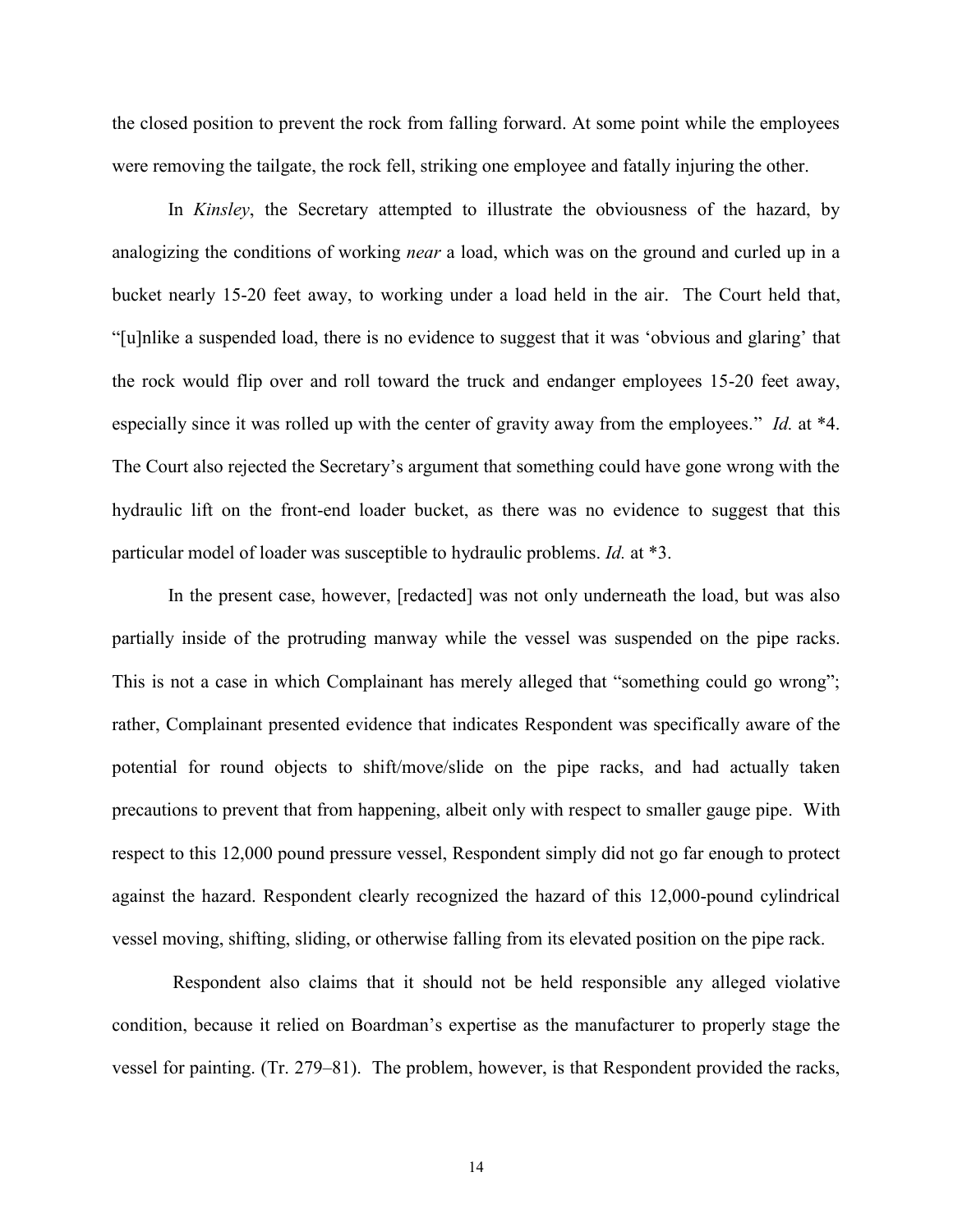claims to have used them multiple times before without incident, and, according to Boardman's superintendent, Jeff Mills, directed Boardman as to how the vessels should be placed upon them. (Tr. 293–95). With respect to the accident in this case, Mills testified that this vessel was similar in length, diameter, and shape, to one that had been placed on the racks before, so Boardman's employees acted in accordance with Respondent's prior instructions. (Tr. 295–297).

Notwithstanding the foregoing, even if we accept that Boardman was responsible for setting the vessel on the racks and for determining how to space and center it, Respondent would still be charged with recognition of the hazard. Under these circumstances, Boardman might be characterized as the creating employer; however, once the vessel was set, the record indicates that Respondent assumed control of the condition by taking responsibility for ensuring that the vessel was set properly and rested stably on the racks prior to its employees beginning work. *See Centex-Rooney Constr. Co.*, 16 BNA OSHC 2127, 2129–2130 (No. 92-0851, 1994) (controlling employer liable if it could reasonably be expected to prevent or detect and abate the violative condition by reason of its supervisory capacity and control over the worksite); *see also Lee Roy Westbrook Constr. Co.*, 13 BNA OSHC 2104, 2106 (No. 85-601, 1989) ("'Control is established when it is shown that an employer possessed the expertise and personnel to abate a hazard." (citation omitted). Patrick was the project supervisor and, therefore, had the wherewithal to both identify the hazard and, to the extent necessary, had the authority to request Boardman to reposition the vessel. (Tr. 142, 152). Respondent clearly can be characterized as the exposing employer. *See Southern Pan Svcs. Co.*, 25 BNA OSHC 1081 (No. 08-0866, 2014) ("[L]ongstanding Commission precedent hold[s] that an employer whose own employees are exposed to a hazard or violative condition—an 'exposing employer'—has a statutory duty to comply with a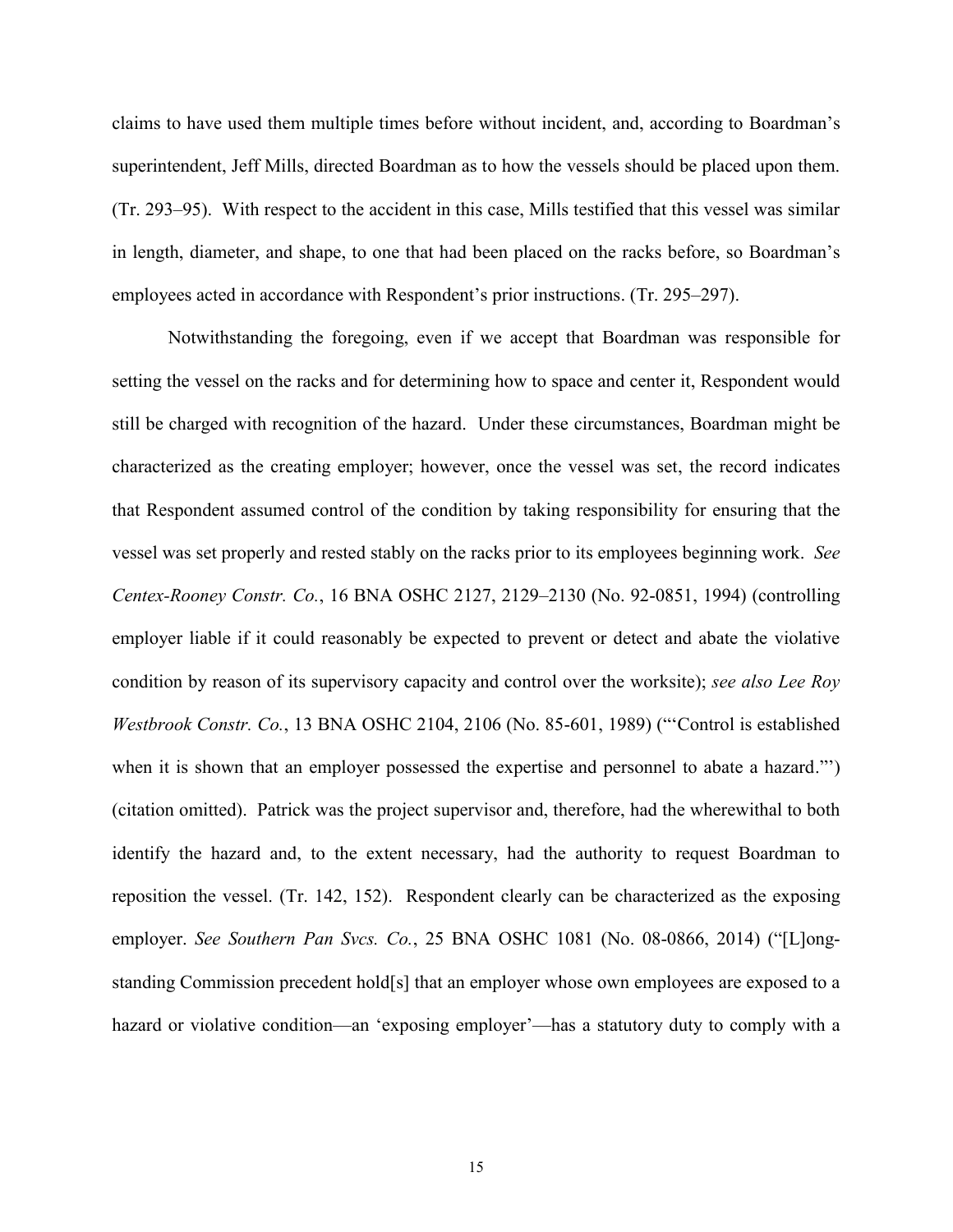particular standard even where it did not create or control the hazard.") (citing *Anning-Johnson Co*., 4 BNA OSHC 1193, 1198–99 (No. 3694, 1976)).

The Court finds that Respondent specifically recognized the hazards associated with working on a 12,000-pound cylindrical vessel, elevated above the ground on round pipe racks, without implementing any methods to prevent the vessel from shifting, sliding, rotating, or otherwise moving.

## **The Hazard was Likely to Cause Death or Serious Physical Harm**

As the facts of this case clearly illustrate, the hazard was not only likely to cause death or serious physical harm, but it did, in fact, cause the death of Respondent's employee. Similar to the analysis for a serious violation, Complainant need not prove that the accident itself is likely; rather, he only needs to prove "that *if* an accident were to occur, death or serious physical harm would be the likely result." *Beverly Enters., Inc.*, 19 BNA OSHC 1161 at \*31. Even disregarding the accident that occurred in this case, the Court would nonetheless find that placing a 12,000-pound cylindrical vessel on rounded, elevated crossbeams, without any additional precautions against falling or movement would be likely to cause death or serious physical harm if the vessel were to move or fall. Unfortunately, the facts of this case reinforce that conclusion. Thus, the Court finds that the hazard was likely to cause death or serious physical harm, and, as such, the violation is properly characterized as serious.

#### **Respondent had Knowledge of Hazard**

In addition to proving that Respondent, or its industry, recognized the hazard, Complainant must also prove that Respondent knew or, with the exercise of reasonable diligence, could have known of the presence of the violative condition. *See Pride Oil Well Svc.*, 15 BNA OSHC 1809 (No. 87-692, 1992). Reasonable diligence, according to the Commission,

16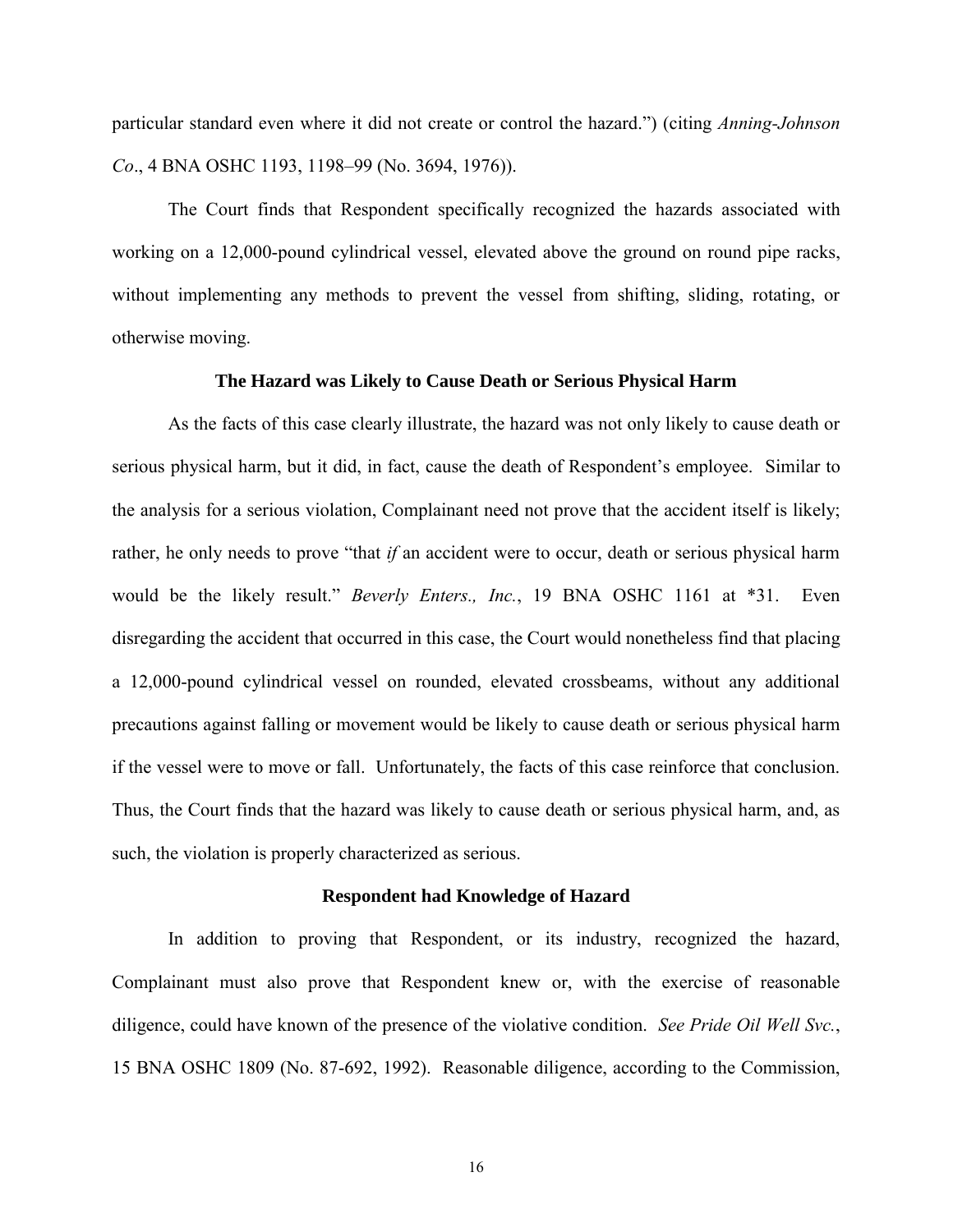"involves several factors, including an employer's 'obligation to inspect the work area, to anticipate hazards to which employees may be exposed, and to take measures to prevent the occurrence.'" *Id.* (quoting *Frank Swidzinski Co.*, 9 BNA OSHC 1230, 1233 (No. 76-4627, 1981). "Other factors indicative of reasonable diligence include adequate supervision of employees, and the formulation and implementation of adequate training programs and work rules to ensure that work is safe." *Id.* (citations omitted). It should also be noted that Complainant need not show that Respondent knew the conditions were hazardous or violated the Act; rather, he need only show that Respondent had actual or constructive knowledge of the conditions giving rise to the hazard. *Phoenix Roofing, Inc.*, 17 BNA OSHC 1076 (No. 90-2148, 1995).

Respondent was clearly aware of the condition, as its supervisor was not only at the worksite, but directly involved in working on the vessel at the time of the accident. *Mountain States Telephone and Telegraph Co.*, 623 F.2d 155 (10<sup>th</sup> Cir., 1980) (imputing knowledge of supervisory personnel to employer); *St. Joe Minerals Corp. v. OSHRC*, 647 F.2d 840, (8th Cir., 1980)(same). Thus, the Court finds that Respondent was aware of the hazardous condition at issue.

## **A Feasible and Effective Means Existed to Materially Reduce the Hazard**

In order to establish a violation of the general duty clause, Complainant must "'specify the proposed abatement measures and demonstrate both that the measures are capable of being put into effect and that they would be effective in materially reducing the incidence of the hazard.'" *Arcadian Corp.*, 20 BNA OSHC 2001 (quoting *Beverly Enters., Inc.*, 19 BNA OSHC 1161 (No. 91-3144 *et al.*, 2000)). "Feasible means of abatement are established if 'conscientious experts, familiar with the industry' would prescribe those means and methods to eliminate or materially reduce the recognized hazard." *Id.* (quoting *Pepperidge Farm, Inc.*, 17 BNA OSHC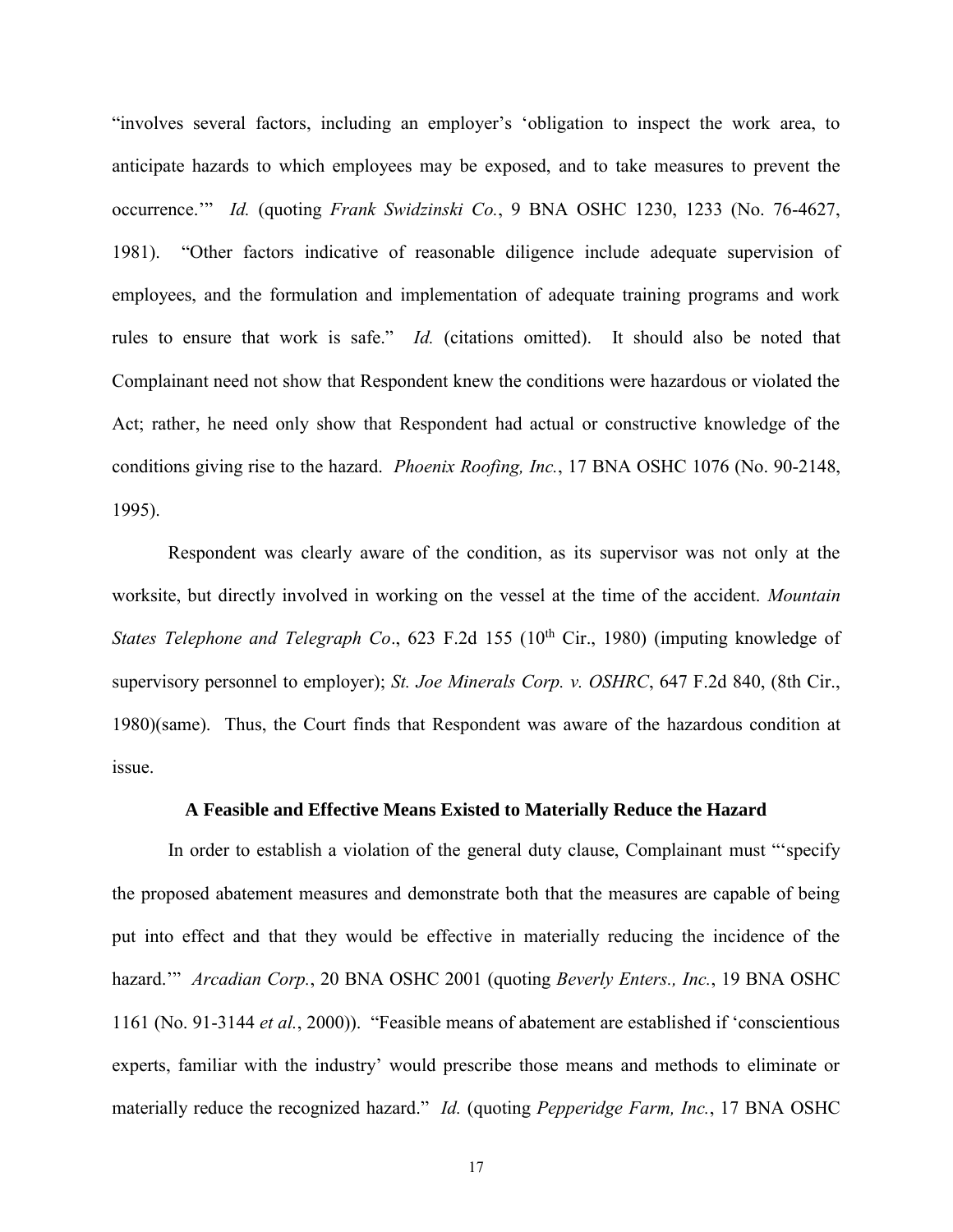1993)). Where an employer has taken steps to abate the recognized hazard, Complainant must show those measures are inadequate. *Alabama Power Co.*, 13 BNA OSHC 1240 (citing *Cerro Metal Prods. Div., Marmon Grp., Inc.*, 12 BNA OSHC 1821, 1822 (No. 78-5159, 1986)).

The Court was unable to identify any steps Respondent took to abate the hazard. Instead, Respondent relied upon assumptions about: the stability of the racks (without knowing the weight of the vessel or the load capacity of the racks); the centeredness of the vessel on the racks (without measuring); the ability of angle iron legs to prevent a round object from moving on a round surface; and the ability of those same legs to counteract the effect of a 2200-pound manway, which was offset to the side of the vessel. All of these assumptions were premised on two assessments: (1) whether the vessel looked like it was dead center on the racks; and (2) whether the vessel moved when Patrick pushed on it. Neither of these actions are attempts to mitigate the potential for a hazard; rather, they are assessment tools to determine the nature of the hazard. Assuming or hoping that an elevated vessel will not move is not the same as taking steps to ensure that it will not. Put more simply, eyeballing and shoving are not adequate means of preventing unintentional movement of a 12,000-pound cylindrical vessel.

The Court finds that there were multiple feasible means of abatement with respect to this particular hazard, at least one of which Respondent was aware of and had access to at the Boardman facility—rollers. As discussed earlier, rollers are a set of tires or wheels that are spaced apart such that a cylindrical object, such as a pressure vessel, can rest in between the tires and rotate. Due to the cradle orientation of the tires, there is no opportunity for lateral movement of the vessel. (Ex. C-11 at F6). According to Patrick, Respondent had used the rollers at Boardman's facility to sandblast and paint "40, 50, 60, 80-foot long vessels." (Tr. 159). However, with respect to the pressure vessel involved in this case, which was approximately 15–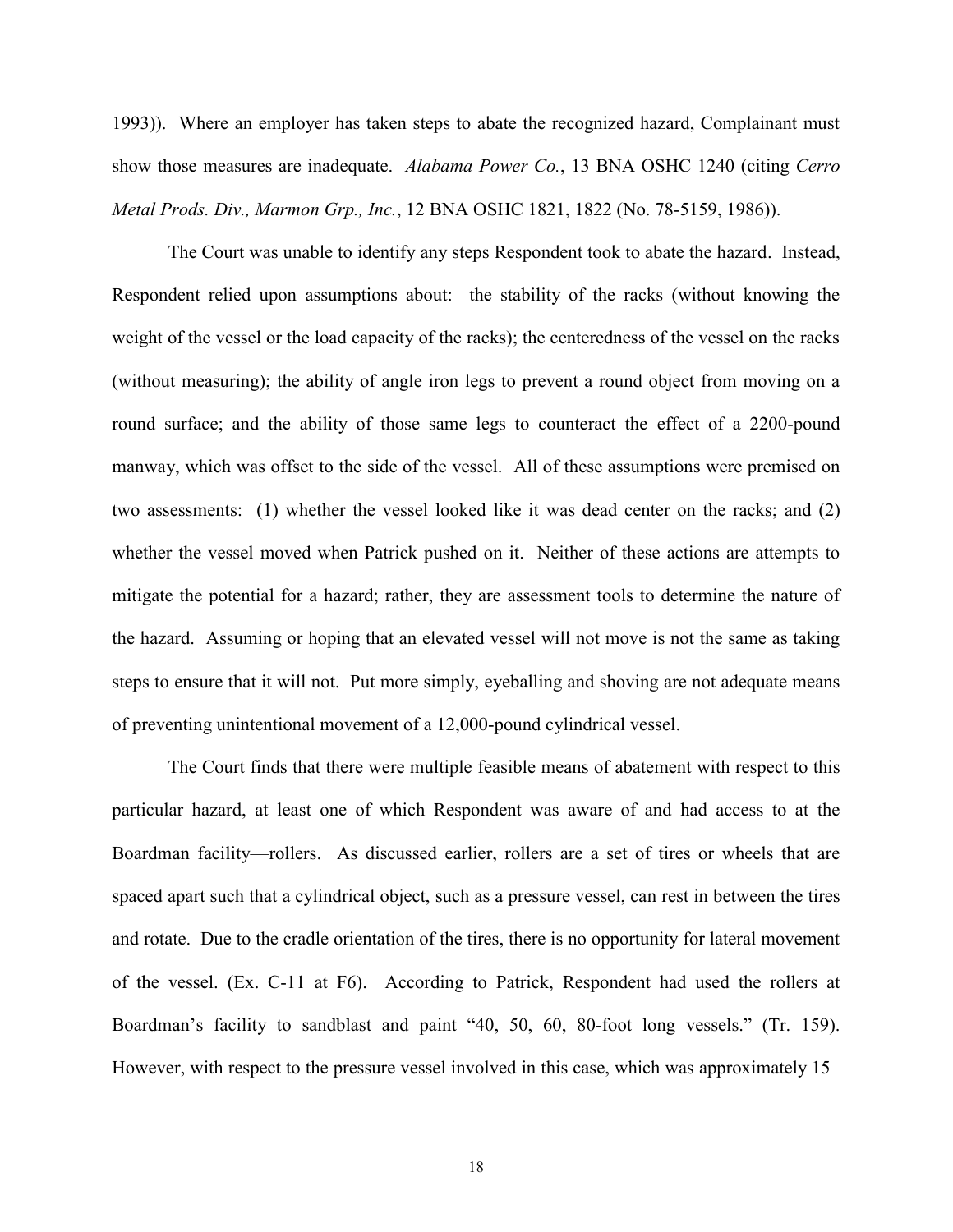16 feet long, Patrick stated that the rollers sat too low to the ground to accommodate the protruding valves and manway. (Tr. 160).

In contrast to Patrick's testimony, Max McMillan, who worked as a quality control inspector for Boardman, and who also fabricated the vessel at issue in this case, testified that the vessel was fabricated almost entirely while resting on rollers. (Tr. 389–91). According to McMillan, the vessel was still resting in the rollers when they attached the angle iron legs, which is the last part of the process. (Tr. 393). In other words, the rollers were able to accommodate the protruding valves and manway while McMillan welded the legs onto the vessel. (Tr. 394). Further, he testified that, although the orientation of this particular vessel prevented the rollers from being able to rotate the vessel a full 360 degrees, the rollers could still be used to rotate the vessel some portion thereof, assisted by a crane for re-positioning when necessary, to account for the protruding valves. (Tr. 395–96).

Given the testimony of McMillan, the Court rejects Respondent's claim that it was somehow infeasible for its employees to sandblast and paint the vessel using rollers when the more complicated task of fabricating the vessel was accomplished using the exact same piece of equipment. To be sure, McMillan testified that rotating the vessel becomes more difficult with each additional valve, but he also expressed that the crane could be used to assist in the rotation.<sup>9</sup> To the extent that Respondent is suggesting that requesting a crane assist from Boardman somehow indicates infeasibility, the Court rejects that argument. The record indicates that all vessels will need to be repositioned, regardless of what type of rack or support system is used, including the pipe racks themselves. (Tr. 274, 303). The only difference might be the number of times a particular vessel needs to be repositioned; however, just because an additional step or

<sup>9.</sup> Keith Farish, a project manager at Boardman, testified that cribbing or railroad ties have been placed underneath rollers in the past in order to accommodate protrusions such as manways and valves. (Tr. 357–58).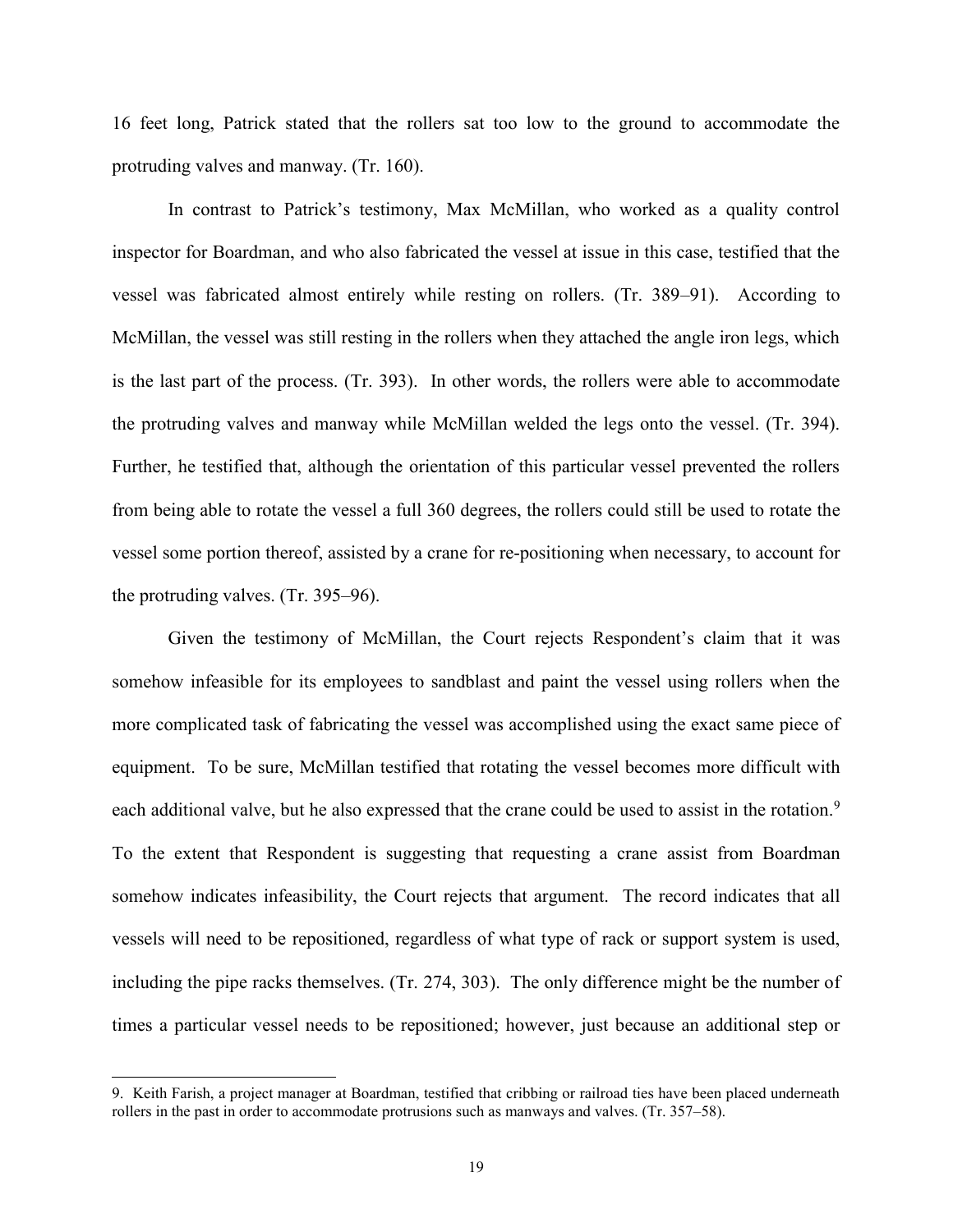two is required does not mean that a particular course of action is infeasible, especially when those extra steps abate a significant hazard. For that matter, Respondent had already used alternative measures, such as rollers, in the past, which further supports the conclusion that Complainant's proposed abatement is feasible. *See, e.g., SeaWorld of Florida, LLC v. Perez*, 748 F.3d 1202, 1215 (D.C. Cir. 2014) ("[SeaWorld] had already implemented abatement for at least one of its killer whales and needed only to apply the same or similar protective contact measures it used with Tilikum to other killer whales.").

In addition to the rollers that were available at Boardman's facility, multiple witnesses testified about alternative support systems, including those that were used by another painting contractor that was hired to complete the job after the incident involving Respondent. (Tr. 302, 358, 397, 437). Brewer Restoration, which served as the painting contractor until the plant closed, never used pipe racks; instead, they relied upon the rollers available at Boardman, as well as utilizing a system of wood pilings, which were used to chock the various vessels in place. (Tr. 301–303). Mills testified that they could not rotate the vessel when using the wood chocks, which meant they worked on it in a static position until it needed to be moved. (Tr. 302). The Court is persuaded by the fact that a different painting contractor was previously able to sandblast and paint vessels at the Boardman facility without elevating them, unsecured, on pipe racks. Instead, they did the exact same job using either Boardman's rollers or a wooden crib setup, either of which would have materially reduced the hazard. *See Arcadian*, 20 BNA OSHC 2001.

In addition, Brian Hope, Complainant's designated expert, testified that Respondent could have implemented any number of alternatives for supporting the vessel while sandblasting and coating. For example, Hope testified that another employer used a rack constructed out of I-

20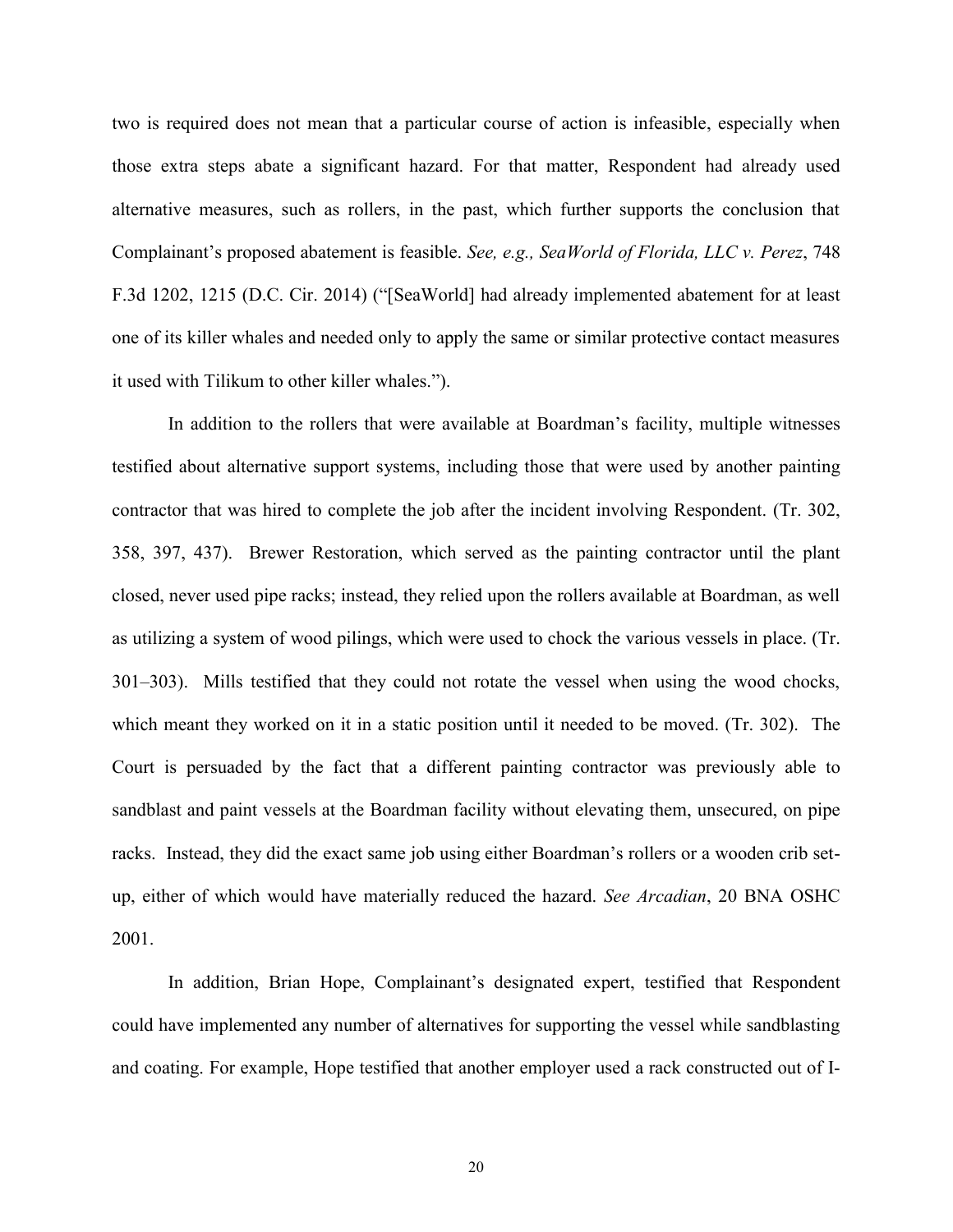beams, similar to those available at Boardman. (Tr. 461). The particular orientation of those racks was designed to prevent both movement of the vessel/tank and to prevent movement of the racks themselves. This was accomplished through welding vertical members to the ends of the crossbeam—not unlike the pins that were installed for smaller gauge pipe—and through the installation of round, steel discs, which were attached to the bottom of the stands to stabilize the racks. (Tr. 461–62).

The Court finds that Complainant established multiple, feasible alternatives to the pipe racks used by Respondent to sandblast and paint this vessel. Accordingly, and in consideration of the foregoing, the Court finds that Respondent violated section 5(a)(1) of the Act.

#### **Penalty**

In calculating appropriate penalties for affirmed violations, Section 17(j) of the Act requires the Commission give due consideration to four criteria: (1) the size of the employer's business, (2) the gravity of the violation, (3) the good faith of the employer, and (4) the employer's prior history of violations. Gravity is the primary consideration and is determined by the number of employees exposed, the duration of the exposure, the precautions taken against injury, and the likelihood of an actual injury. *J.A. Jones Construction Co.*, 15 BNA OSHC 2201 (No. 87-2059, 1993). It is well established that the Commission and its judges conduct *de novo* penalty determinations and have full discretion to assess penalties based on the facts of each case and the applicable statutory criteria. *Valdak Corp*., 17 BNA OSHC 1135 (No. 93-0239, 1995); *Allied Structural Steel*, 2 BNA OSHC 1457 (No. 1681, 1975).

Complainant proposed a penalty of \$7,000.00, and did not apply any reductions for good faith, size, or history of prior violations. Because Respondent did not have an inspection history, Complainant determined that it was not eligible for a reduction. (Tr. 133–34). Further, given the